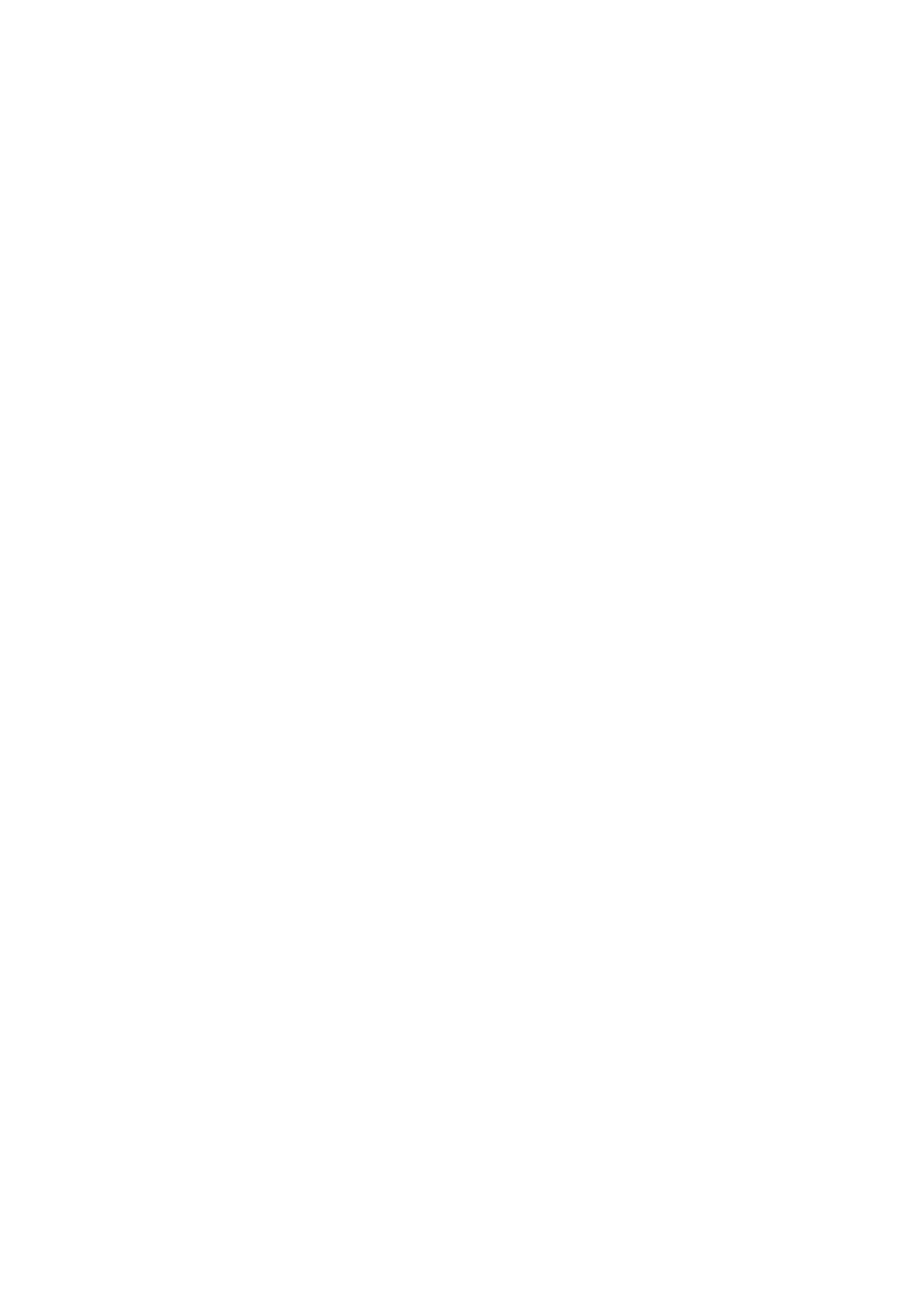# **Contents**

| Foreword       | Foreword by the Chair and Chief Executive |    |
|----------------|-------------------------------------------|----|
| 1.             | Our decisions in summary                  | 3  |
| $\overline{2}$ | Background to our decisions               | 3  |
| Β.             | The wider context                         | 5  |
| 4.             | Our decisions                             |    |
| 5.             | Next steps                                | 21 |
| 6.             | Integrated Impact Assessment              | 22 |

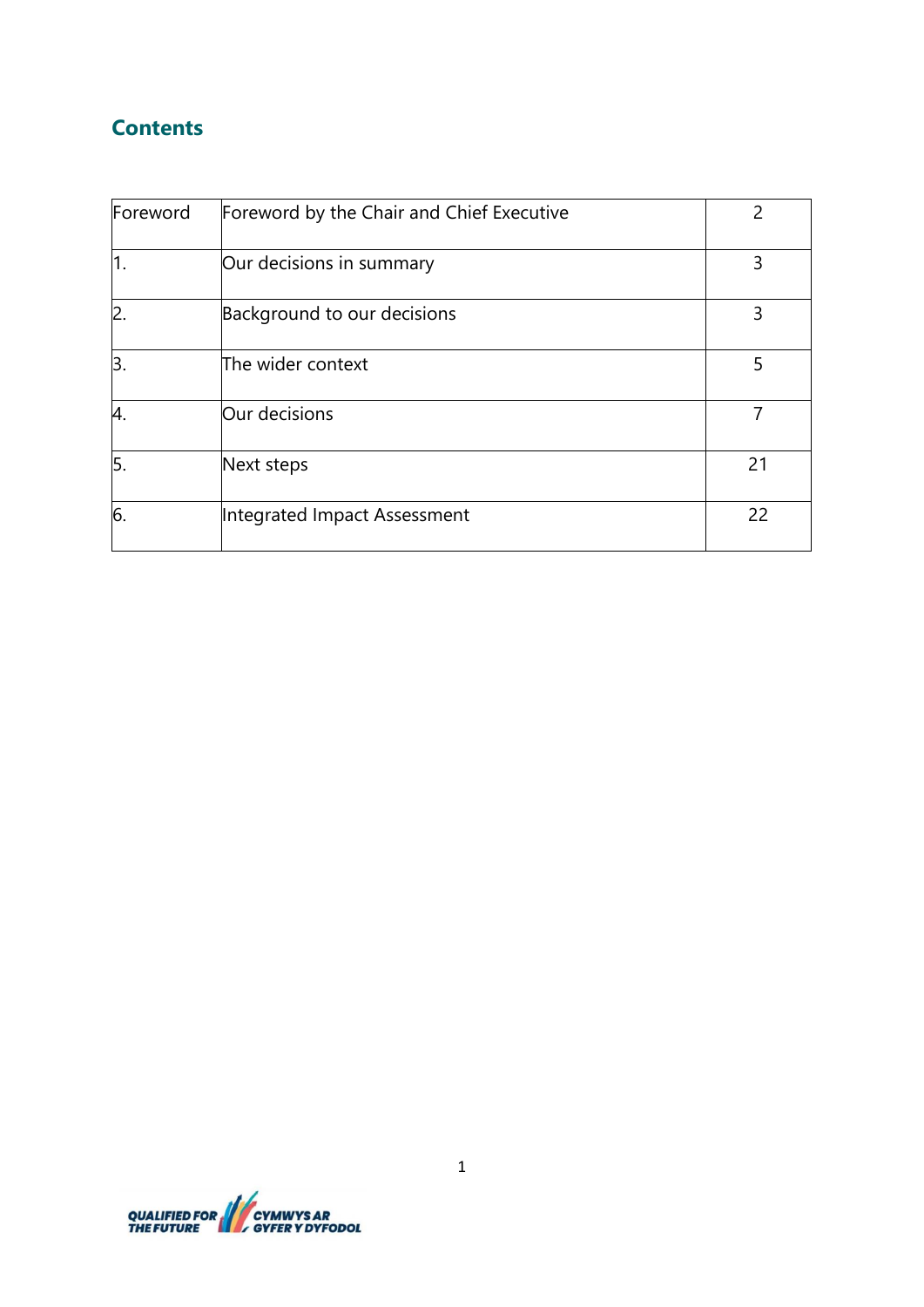## **Foreword**

Since Welsh Government announced the new [Curriculum for Wales,](https://hwb.gov.wales/curriculum-for-wales/) which aims to give learners more opportunities to succeed through a broad and balanced education, we knew we had to start a wider conversation on how qualifications for 14 to 16-year-olds should look.

After consulting with 1,500 learners, parents, teachers, lecturers, and employers in early 2021, we set out our vision for future qualifications in our [decisions report](https://qualificationswales.org/media/7982/qualified-for-the-future-our-decisions.pdf) which was published last October. However, we decided to reserve our decisions on Welsh language qualifications, so that they could be considered alongside the Welsh Government's Welsh language policy intentions. Following that review, we're now able to announce our decisions on the Welsh language qualifications that will be available for first teaching from 2025.

We believe these new Welsh language qualifications will give learners a fair and equal opportunity to achieve in Cymraeg, regardless of which type of school they attend. We will be working with schools, colleges and others as we look to co-create these new Welsh language qualifications and plan what they should look like in terms of content, design and assessment.

We want all learners to be confident users of Cymraeg within a continuum for Welsh language learning, which includes learners with little or no language experience right through to those who are proficient in the language. Welsh language qualifications for learners in English-medium settings have developed significantly in the past five years, with expectations already having been raised in the revised GCSE introduced for first teaching in September 2017.

The changes outlined from 2025 are a major step forward as we strive to create a fully bilingual nation. We also recognise the need to continue to develop and adapt and change these qualifications over the next decade, as we work with other partners and stakeholders in Wales to collectively pursue the ambitions of [Cymraeg 2050 a](https://gov.wales/cymraeg-2050-welsh-language-strategy)nd ultimately the aim of a single qualification for all learners in Wales.



David B Jones OBE DL **Chair. Qualifications Wales** 



**Philip Blaker Chief Executive, Qualifications Wales** 

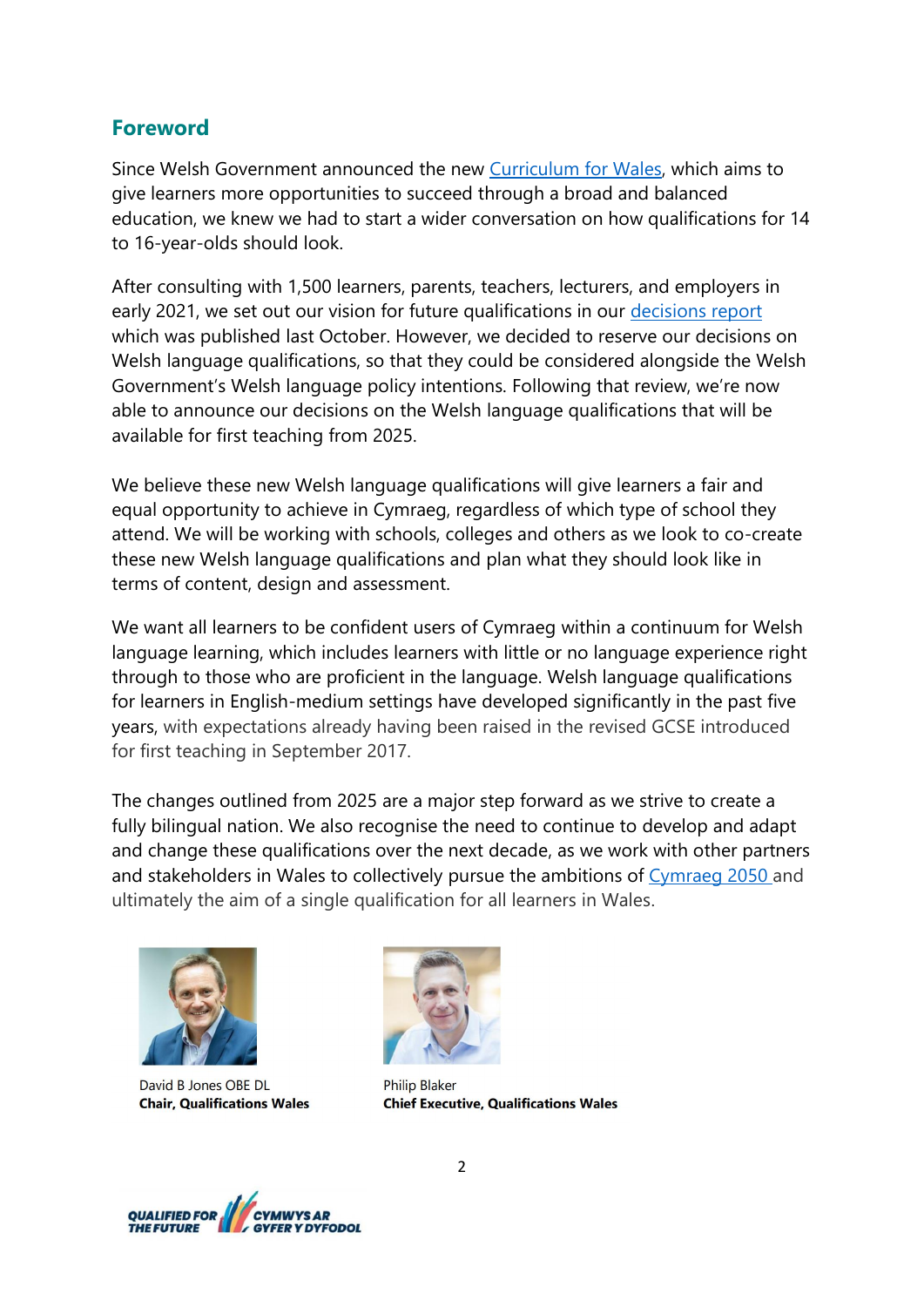## **1. Our decisions in summary**

- 1.1. This report explains our decisions in relation to future Welsh language qualifications to be available for 14–16-year-olds.
- 1.2. We will create a set of three new Welsh language qualifications as follows:

Decision 1: We will combine language and literature and create a new integrated GCSE in Welsh for learners in Welsh-medium and bilingual schools.

Decision 2: We will discontinue GCSE Welsh Second Language and create a new GCSE for learners in English-medium settings.

Decision 3: We will create a new additional qualification for learners in English-medium settings who are ready to progress further and more quickly in their Welsh language skills.

1.3. We will be taking all three of these qualifications forward to the next stage, which will entail working with stakeholders to develop minimum qualification requirements.

## **2. Background to our decisions**

- 2.1. Between 27 January and 16 April 2021, we consulted on the future range of subjects in which brand new GCSEs and related made-for-Wales qualifications should be created.
- 2.2. This was the second in our series of consultations called *Qualified for the Future* to agree the next generation of qualifications for learners aged 14 to 16 in Wales.
- 2.3. The consultation included proposals within the Languages, Literacy and Communication Area of Learning and Experience which specifically related to future Welsh language qualifications. These were:
	- **Proposal 1:** Create a new combined language and literature GCSE in Welsh to replace the existing separate GCSE qualifications. This new combined GCSE would be roughly the size of one and a half GCSEs. This proposal mirrored our approach to creating a new combined language and literature GCSE in English.

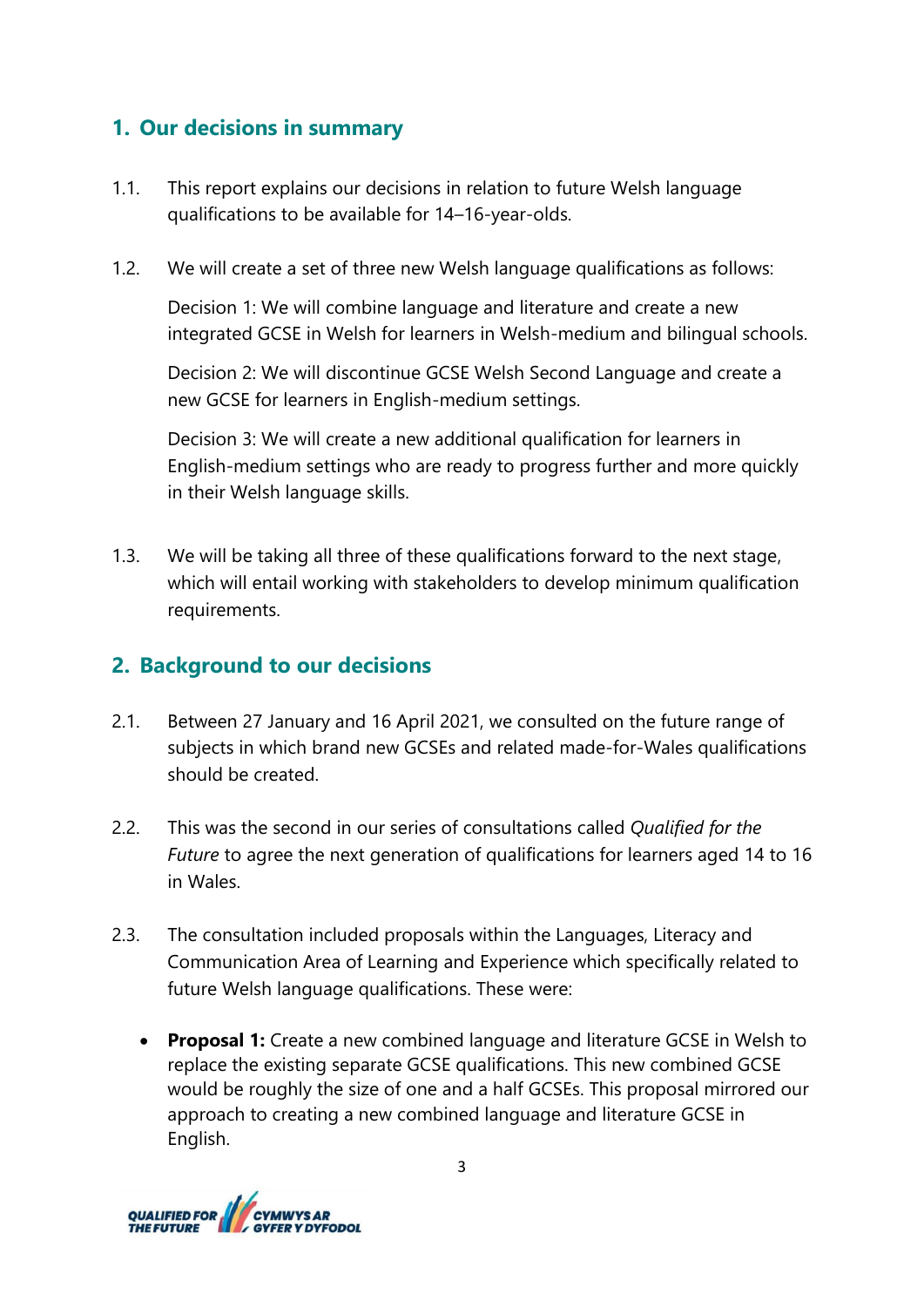- **Proposal 2:** Discontinue GCSE Welsh Second Language and create a new, bigger GCSE designed for learners in English-medium settings that reflects the expectations of the Curriculum Guidance. The new qualification would be roughly the size of one and a half GCSEs.
- **Proposal 3:** Create a set of small Welsh language skills qualifications that can be taken in addition to a GCSE to support progression along the continuum for Welsh language learning.
- 2.4. In October 2021, we published our [consultation decisions](https://qualificationswales.org/media/7982/qualified-for-the-future-our-decisions.pdf) for the range of GCSEs and other related made-for-Wales qualifications. Taking account of the consultation responses, we decided to implement most of those we set out in the consultation. However, after careful analysis, we decided to reserve our decisions in relation to Welsh language qualifications until early 2022. This was to allow time for a further review of the proposals alongside other potential options informed by the Welsh Government's policy intentions for a single language continuum for teaching and learning Welsh ('Welsh language continuum') as part of curriculum implementation or any wider policy work.
- 2.5. Our proposals for Welsh language qualifications attracted a range of different views and differing levels of support. This was particularly the case for the proposals relating to qualifications in English-medium settings. It was clear that there were divergent views among those who disagreed with our proposals. We concluded that revisiting all the options available to us for Welsh in English-medium settings was the most appropriate course of action.
- 2.6. Given that our decisions relating to Welsh in English-medium settings could impact what we ultimately decided to do in relation to qualifications for Welsh-medium and bilingual settings, we deferred on all three proposals.
- 2.7. Since then, we have continued to explore the options for future Welsh language qualifications. This has included conducting a detailed impact assessment and holding further discussions with the Welsh Government to ensure the decisions we make align with its policy direction for the Welsh language.

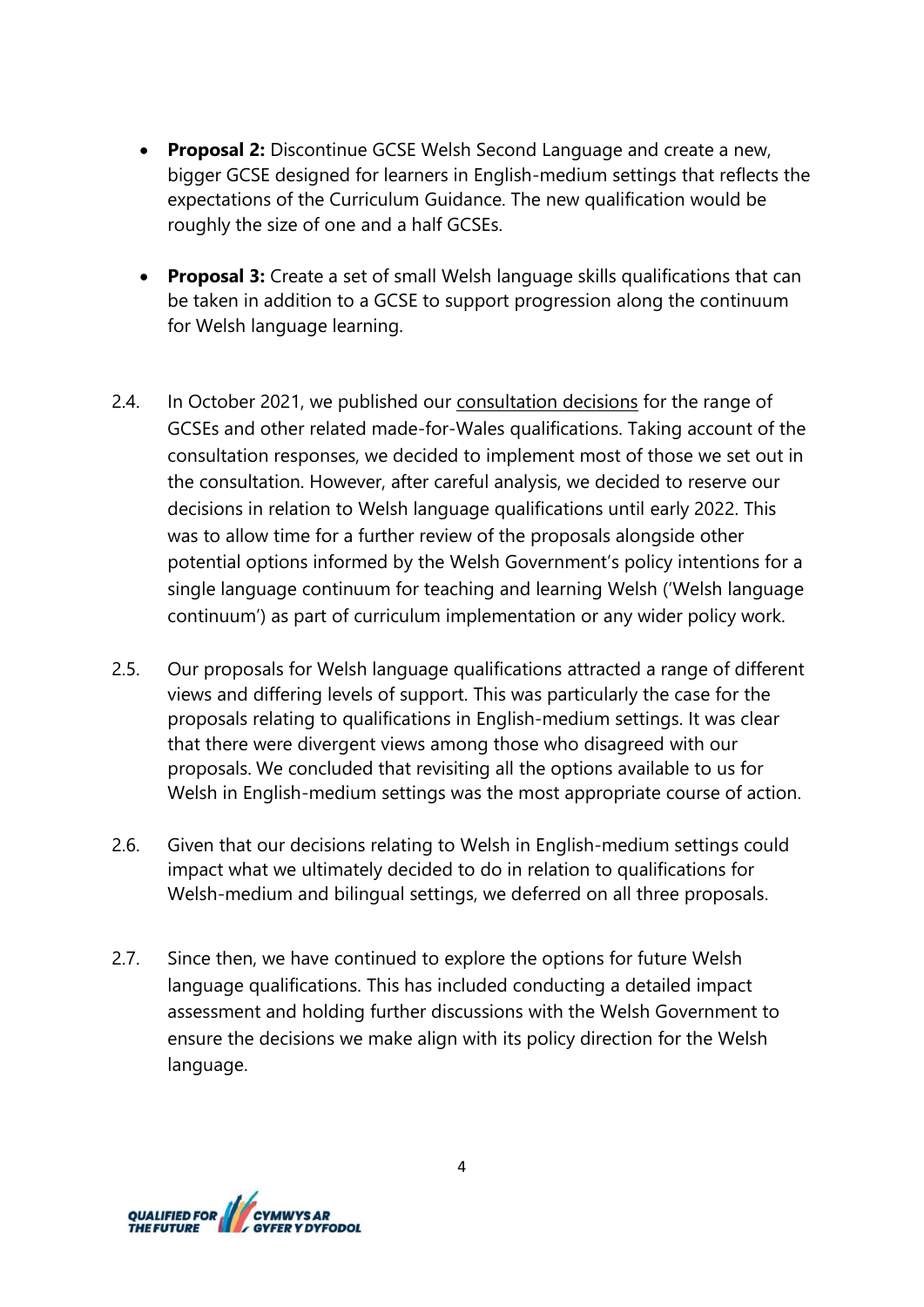2.8. We have also continued to engage with a range of stakeholders including:

- Coleg Cenedlaethol Cymraeg
- CYDAG
- Cymdeithas yr Iaith
- Estyn
- Higher education representatives including ITT departments
- Learners
- Regional Education Consortia
- School leadership teams
- The Seren Network
- Welsh Government
- Welsh Language Commissioner's Office
- Welsh language practitioners from English-medium settings
- WJEC
- 2.9. As a result of this work, we have arrived at the decisions that are presented in this document.

## **3. The wider context**

- 3.1. The Welsh Government wants to see more learners leaving compulsory education as confident users of the Welsh language and has set out its vision in its Welsh language strategy, Cymraeg 2050: A [million Welsh speakers.](https://gov.wales/sites/default/files/publications/2018-12/cymraeg-2050-welsh-language-strategy.pdf)
- 3.2. Achieving this vision will require a range of interventions across education policies. This includes a legislative commitment to strengthen and increase Welsh language education provision to move schools along the language continuum and to develop a growing workforce able to teach Welsh and teach through the medium of Welsh.
- 3.3. We have been clear from the outset that we support and are fully committed to contributing to the Welsh Government's national strategy. As we said in the consultation, decisions about which qualifications to offer and how they should be designed and assessed can help contribute to a national approach aimed at increasing the number of Welsh speakers.

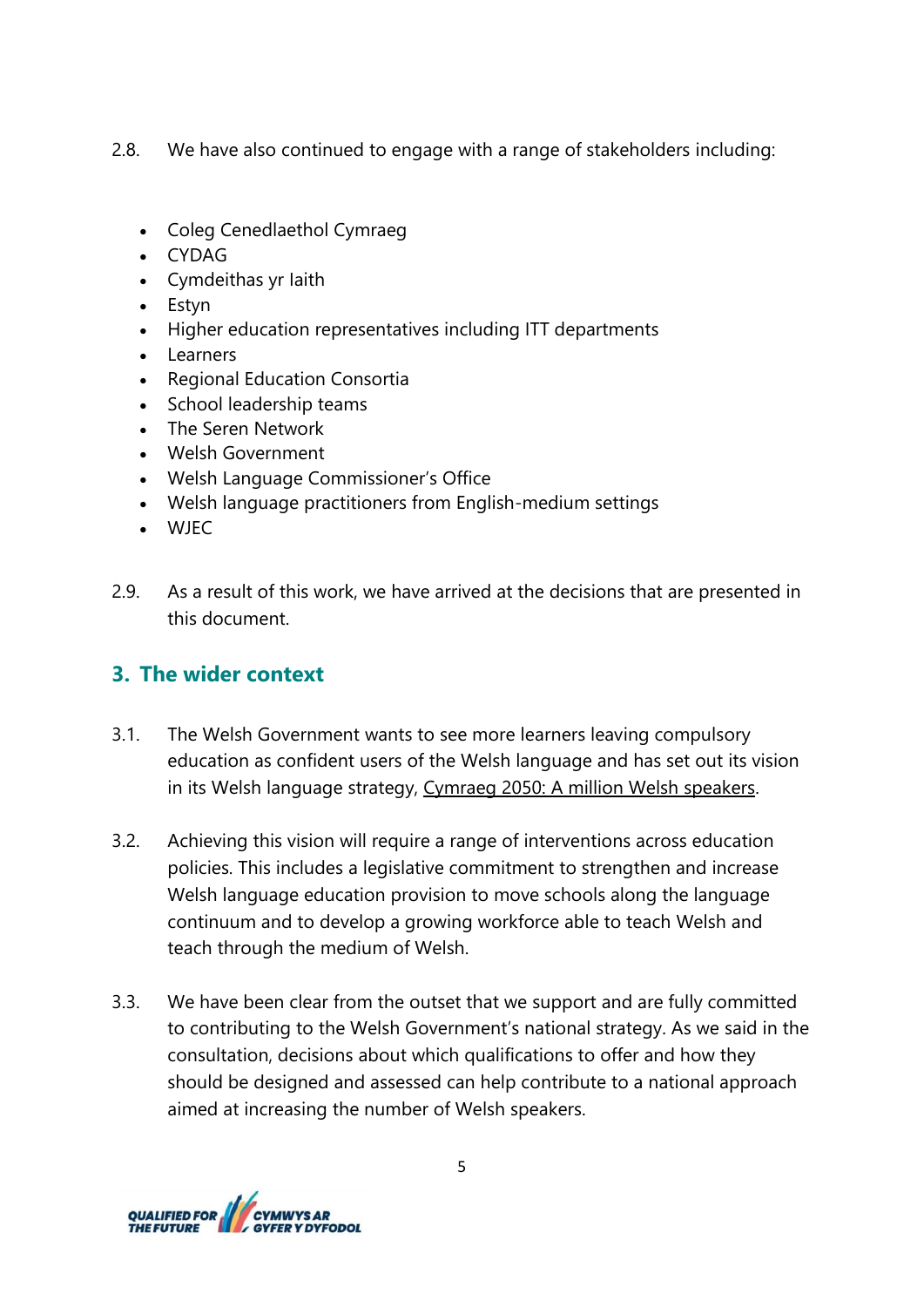- 3.4. We know that Welsh language qualifications need to change; this must be curriculum-led. The Curriculum for Wales Guidance ('Guidance') for the Languages, Literacy and Communications Area of Learning and Experience ('Area') introduces the concept of a Welsh language continuum. It includes a separate set of expectations (expressed as 'descriptions of learning') for the progress learners are expected to make in their Welsh language learning if they are studying in English-medium settings. This reflects the different pace at which learners can be expected to develop their language ability depending on whether they receive most of their education through English or Welsh. There is a clear relationship between the two sets of expectations allowing learners to progress along a single Welsh language continuum.
- 3.5. The Guidance reflects the fact that it would be difficult for learners in Englishmedium settings to achieve the same linguistic level as learners in Welshmedium or bilingual settings as they have less exposure and contact with the language. While the boundaries between different education settings in Wales are softened, the Curriculum for Wales nevertheless recognises and reflects the differences which remain between Welsh-medium and English-medium settings.
- 3.6. It is in this context that we explored the question of how a Welsh language continuum, which sets different expectations and learning outcomes for learners depending on their setting, should be reflected in qualifications.
- 3.7. As part of our decision-making, we considered a number of models and structures. In the consultation we specifically discussed the possibility of a new overarching GCSE qualification to replace the existing GCSE Welsh Language and GCSE Welsh Second Language qualifications. In doing so, we explained the reasons why it would not currently be possible to design a single qualification that could fairly and reliably assess all learners in all settings. The degree of difference between the curriculum expectations for learners in English-medium settings and for those in Welsh-medium and bilingual settings is too great to be encompassed within a single qualification.
- 3.8. Since the consultation we have worked with the Welsh Government to ensure the decisions we make are consistent with its policy aims for the Welsh language.

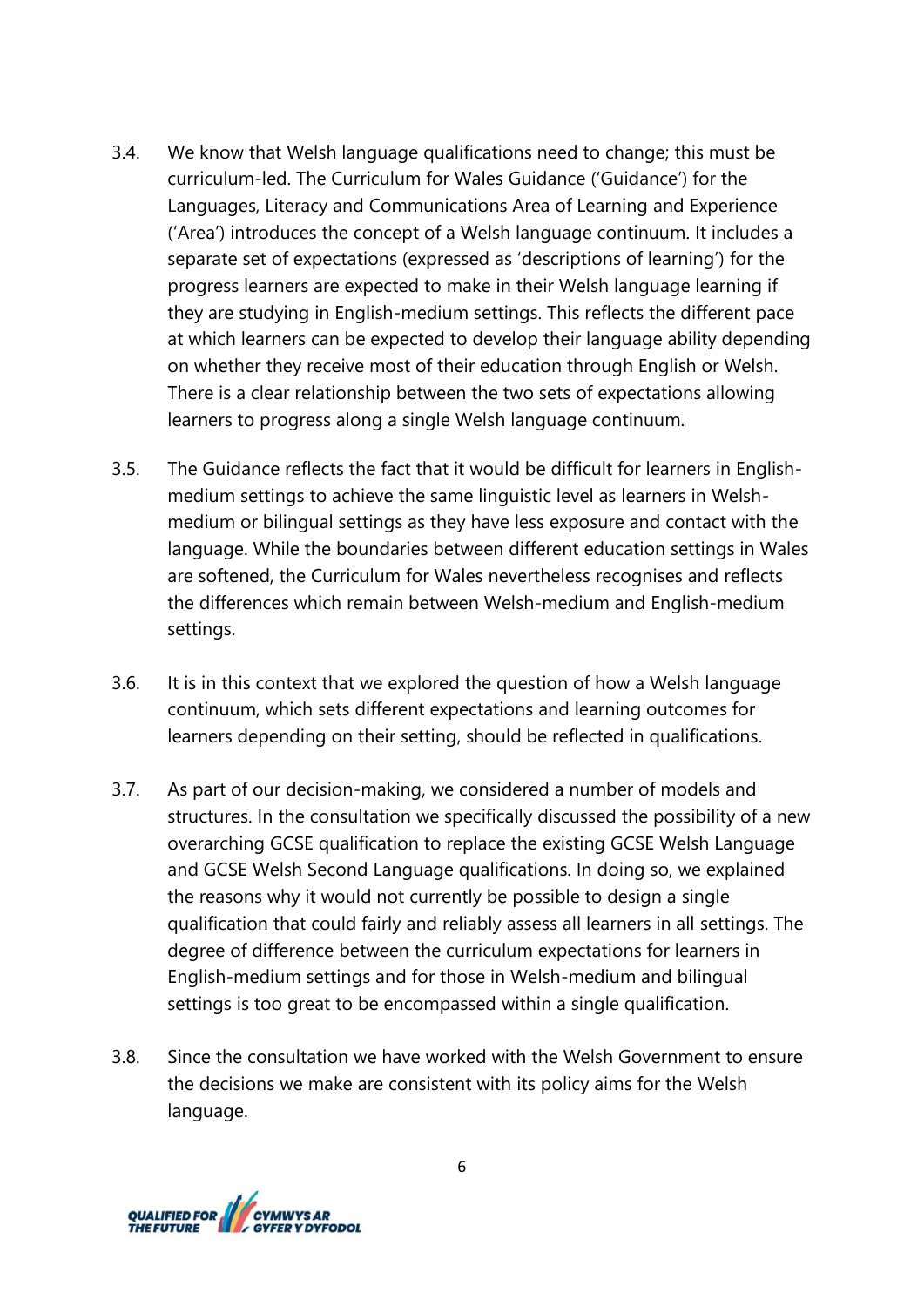3.9. We remain committed to working towards our longer-term ambition of introducing one Welsh language qualification for all learners.

# **4. Our decisions**

- 4.1. We have re-appraised all the options and decided on the future Welsh language qualifications that should be developed and made available for 14- 16-year-olds.
- 4.2. We will create a set of three new Welsh language qualifications to align with the Curriculum for Wales and reflect the continuum for teaching and learning Welsh. The qualifications are as follows:

Decision 1: We will combine language and literature and create a new integrated GCSE in Welsh for learners in Welsh-medium and bilingual schools.

Decision 2: We will discontinue GCSE Welsh Second Language and create a new GCSE for learners in English-medium settings.

Decision 3: We will create a new additional qualification for learners in English-medium settings who are ready to progress further and more quickly in their Welsh language skills.

4.3. In reaching these decisions, we carefully considered the responses to our consultation as well as the outcomes of our continued engagement with stakeholders. We also considered the potential impact of our decisions in terms of the impact on those with protected characteristics, the impact on the Welsh language and regulatory burden. In this section we explain our decisions in relation to each new qualification.

# **Decision 1: We will combine language and literature and create a new integrated GCSE in Welsh for learners in Welsh-medium and bilingual schools.**

- 4.4. This decision is consistent with the original proposal we put forward in the consultation. It mirrors the decision we have made to create a new integrated GCSE in English that combines language and literature.
- 4.5. A total of 435 people who responded to the consultation responded to this proposal, with the largest single group being education professionals (251). More than half (56%) of respondents disagreed with the proposal, with around

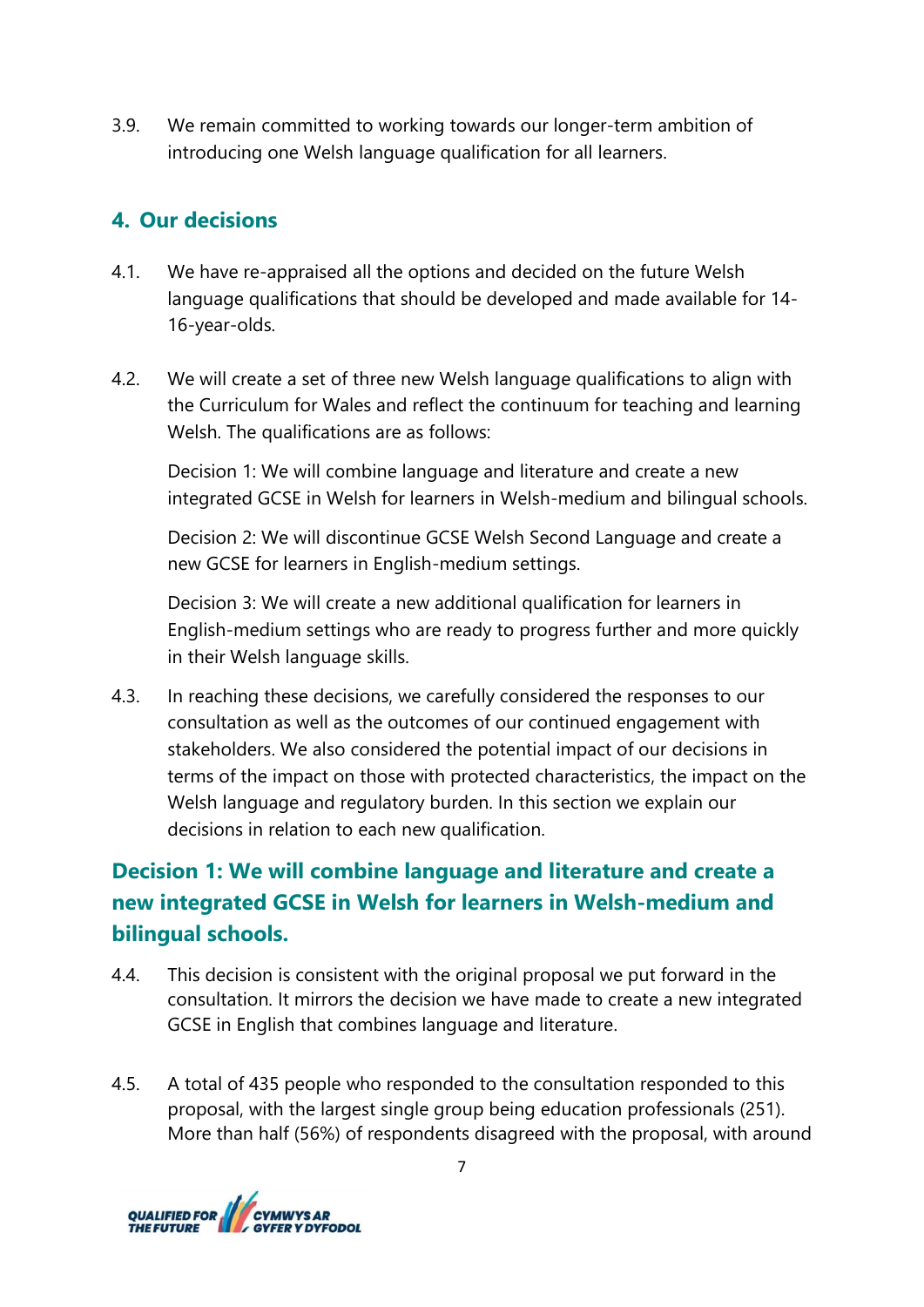two in five (39%) strongly disagreeing. Less than a third (30%) agreed. When we consider the data by different stakeholder groups, learners were much more supportive of the proposal, with half agreeing (50%) compared with just under a quarter (24%) of education professionals. Of the 435 people who responded to the proposal, 292 people (67%) also provided a written comment.



4.6. In our consultation we explained our reasons for this proposal including:

- securing equity of provision for learners within and across schools, giving more learners the opportunity to study literature;
- greater flexibility for learners to have more choice about which other qualifications they want to study;
- supporting the four statements of what matters for this Area, including helping learners to make links between language and literature.
- 4.7. Those who agreed with our proposal did so for a variety of reasons. Many were supportive of the idea of studying the language as a whole and encouraging more learners to engage with literature, while others felt that combining language and literature qualifications would reduce duplication and improve the overall balance of qualification content. Creating more opportunities for learners to make links between both elements was also seen as a positive step.
- 4.8. Some respondents referred to the need for a broad and balanced curriculum and were therefore supportive of reducing the number of GCSEs in this Area to allow learners more time to study other subjects. Others welcomed a

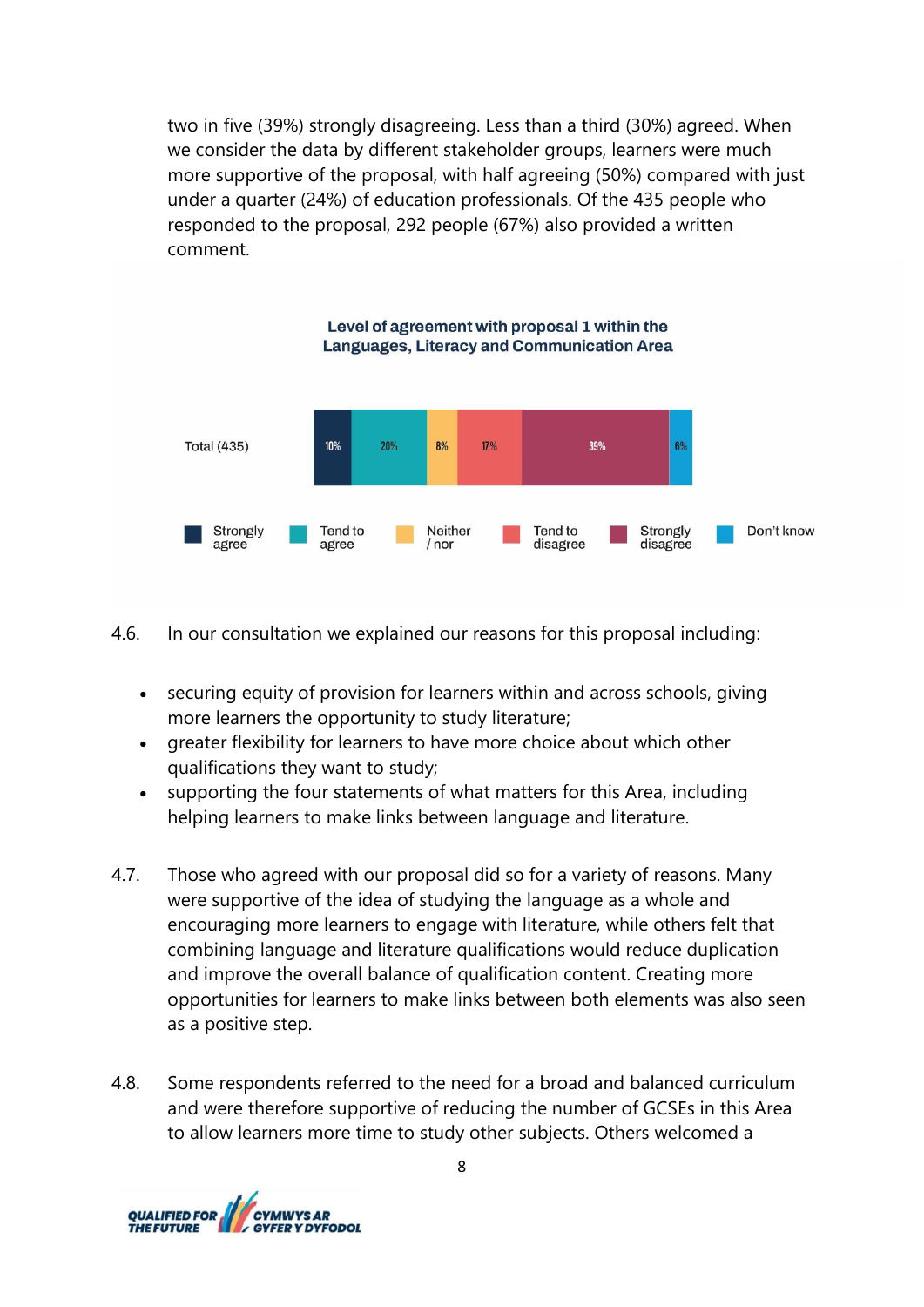greater degree of consistency between the Welsh and English GCSEs and agreed with the removal of tiered assessments.

- 4.9. Among those who disagreed with this proposal, a common concern was in relation to the proposed size. Some felt that replacing two separate GCSEs with a single qualification roughly the same size as one and a half GCSEs could potentially devalue the subjects and reduce their status within the Curriculum for Wales curriculum. To that end, many felt that the concept of one and a half GCSEs was confusing and that any new qualifications should be designed either as a single or a double award.
- 4.10. It is worth noting that each school decides how to organise its own curriculum and timetable. These decisions are influenced by several factors, including the Curriculum Guidance and the indicative size of qualifications. The overall size of a qualification reflects its content and assessment.
- 4.11. We still expect that integrating language and literature in a single qualification will offer opportunities to remove some of the duplication in how these subjects are currently taught and assessed. However, on reflection, we recognise that we could have been clearer when discussing the size of the qualification. We have considered the views shared by respondents and we want to be clear that no final decisions have been taken around the size of this or any other new qualification. The overall size of the qualification will be decided as we work with stakeholders to determine the qualification's design, content and assessment methods.
- 4.12. Several respondents felt that combining language and literature qualifications would negatively impact on those learners who are less able to engage with literature and currently have the option to focus more directly on language. A potentially less-focused approach on language and grammar skills, could, in their view, negatively impact these learners' literacy skills. Similar concerns were raised in relation to more able learners, and the risk that the new qualification could be diluted to ensure it is accessible to as many learners as possible.
- 4.13. While we acknowledge these concerns, we are confident that these potential risks can be addressed through the design of the new qualification, and through effective teaching practice. While qualifications certainly have a role to play on both counts, we believe that this is principally a matter of pedagogy.

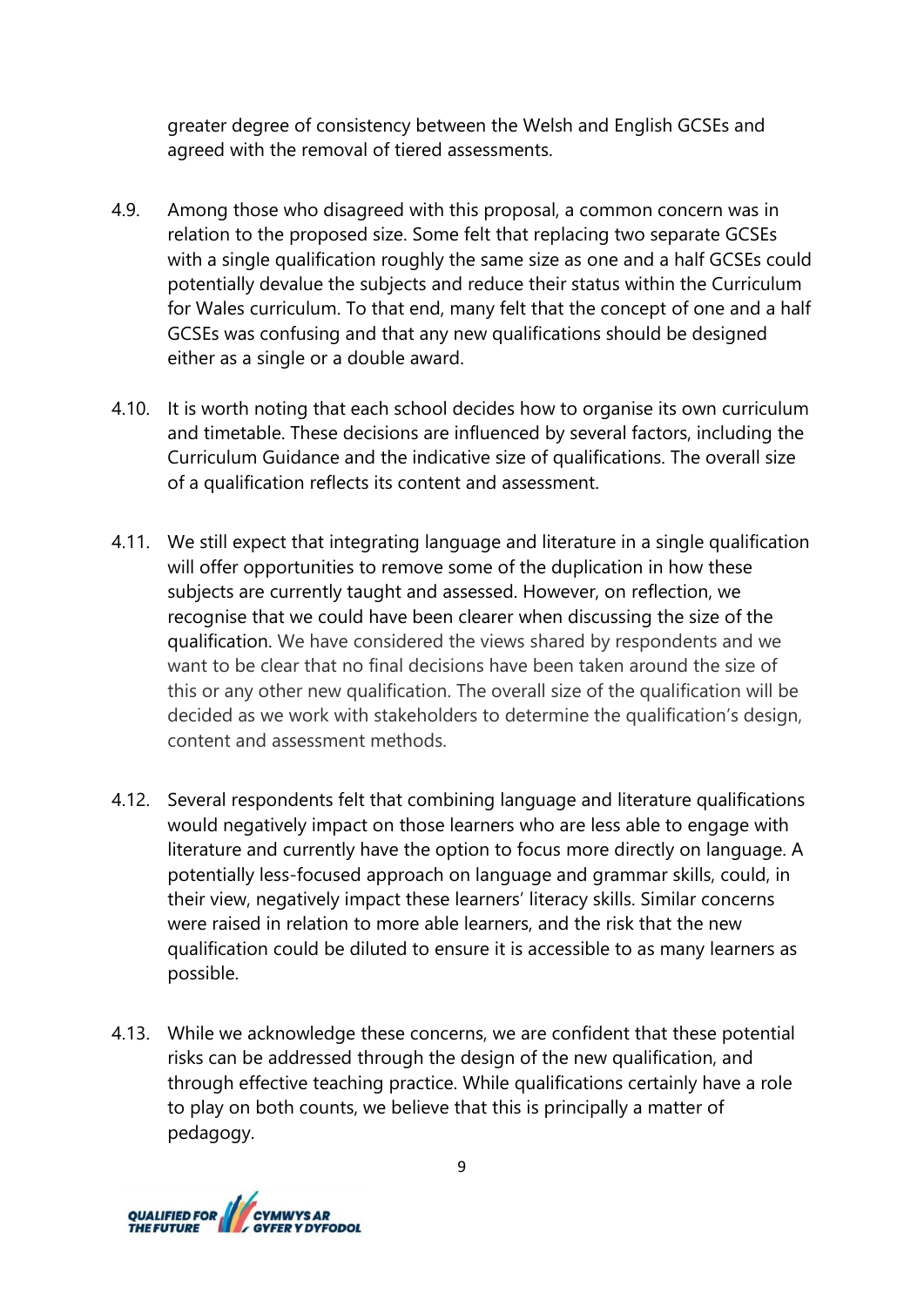- 4.14. We received a number of suggestions on how content and assessment arrangements for this new qualification could change. These included:
	- the need for assessment arrangements to include a combination of non-examination assessment (NEA) and examinations;
	- the reinstating of coursework to compensate for the potential additional content coverage;
	- that revised content should be interesting and reflective of important and current literature and texts from within Wales;
	- a greater emphasis on speaking and listening;
	- that caution should be taken to avoid overloading content, and to ensure a positive experience for learners, and
	- the need to ensure that combining language and literature does not negatively impact on learners' language skills.
- 4.15. As part of the reform process, we will share these views with stakeholders who are working with us to construct new qualifications.
- 4.16. Many of the reservations expressed in response to our proposals appear to stem, at least in part, from the fact that the study of language and literature as separate qualifications is well established and deeply rooted within the system.
- 4.17. The idea that literature and language are two discrete and separate subjects is a historical artificial construct. Combining these qualifications, should not be seen as combining the study of language and literature as if they are two distinct and unconnected elements. Rather, it should be seen as an integration which helps avoid this artificial division and starts with the premise that literature is made of language, and that an appreciation of how language works enables learners to enjoy and value literature.
- 4.18. For example, oracy skills have traditionally been assessed as in language rather than literature qualifications. In an integrated GCSE however, literature could be a key focus for speaking and listening. Such an approach would be consistent with the Curriculum Guidance, which sets out clearly that,

'…learning about and through literature should be seen as contributing to all aspects of learning about languages<sup>1</sup> and that literature 'in all its

<sup>1</sup> <https://hwb.gov.wales/curriculum-for-wales/languages-literacy-and-communication/>

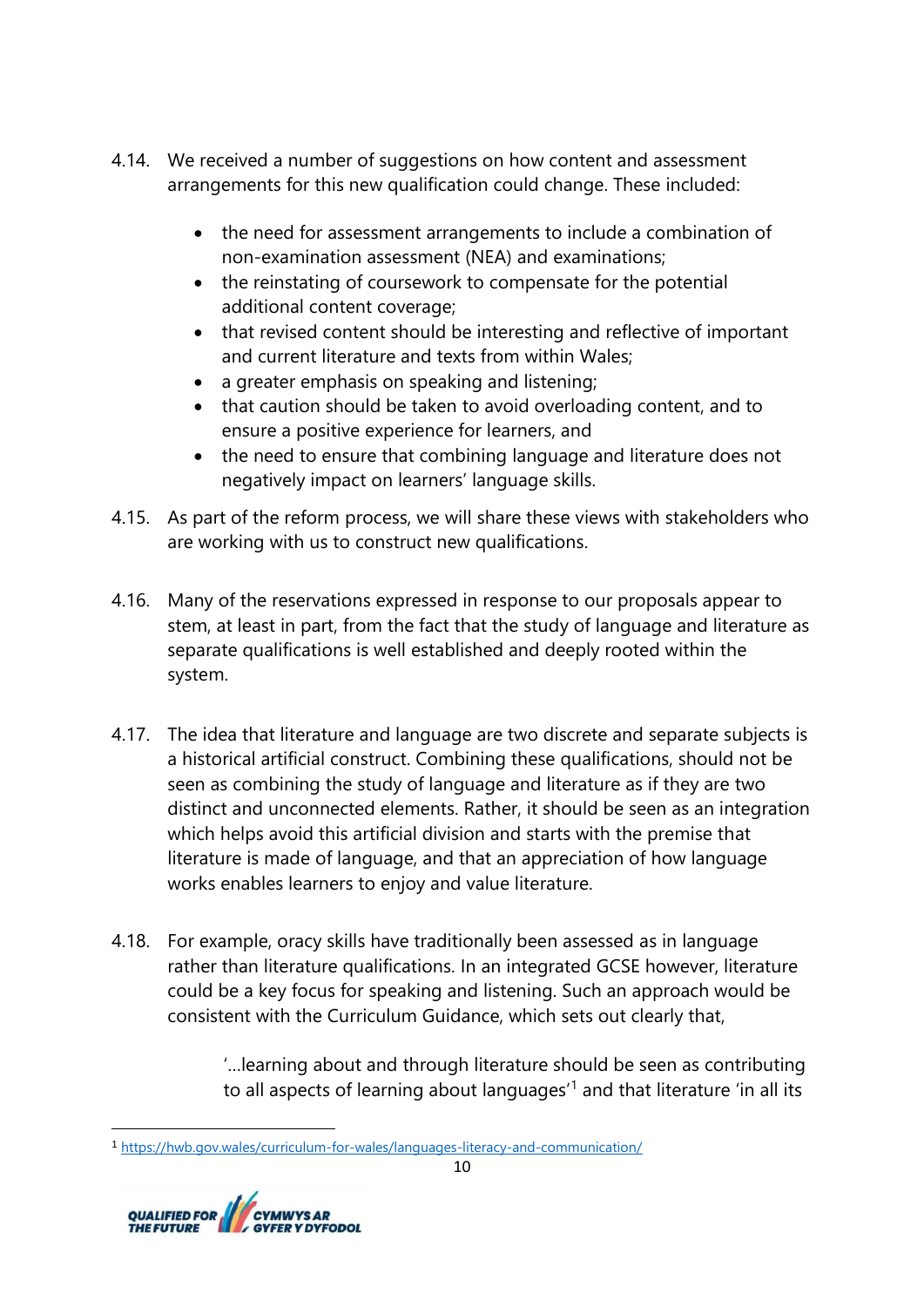forms can inspire and motivate us, while also helping us to learn more about language and communication'.*<sup>2</sup>*

- 4.19. As we said in our consultation, creating an integrated Welsh GCSE in this Area would secure equity of provision for learners within and across schools. We know that GCSE Welsh Literature is currently only offered as an optional subject in some schools. An integrated GCSE will support the expectation set out in the Curriculum for Wales Guidance for all learners to engage equally with all four of the statements of what matters in the Area of Languages, Literacy and Communication.
- 4.20. Continuing to separate both elements at GCSE would go against the expectations outlined above. It would also divorce literature – one of the four statements of what matters – from the remaining three.
- 4.21. An integrated GCSE offers the opportunity to design tasks that can be assessed from the perspective of language and literature. For example, texts could be studied in depth for particular aspects of literary knowledge, or several texts could be sampled for a linguistic feature – both approaches would be focused through language but with different emphases for the learners' understanding.
- 4.22. Progression to A level should not be adversely affected, as Welsh A level already combines language and literature.
- 4.23. We understand that combining language and literature will remain an unpopular decision with some stakeholders. Having reflected on all the points raised, we remain of the view that creating an integrated GCSE in this Area is the best way of delivering a broad and balanced education to learners. Integrating language and literature provides an effective and engaging model for both learners and teachers.

# **Decision 2: We will discontinue GCSE Welsh Second Language and create a new GCSE for learners in English-medium settings.**

4.24. We will discontinue GCSE Welsh Second Language and create a new GCSE for learners in English-medium settings. The new qualification will no longer be

<sup>2</sup> [https://hwb.gov.wales/curriculum-for-wales/languages-literacy-and-communication/statements-of-what](https://hwb.gov.wales/curriculum-for-wales/languages-literacy-and-communication/statements-of-what-matters/)[matters/](https://hwb.gov.wales/curriculum-for-wales/languages-literacy-and-communication/statements-of-what-matters/)

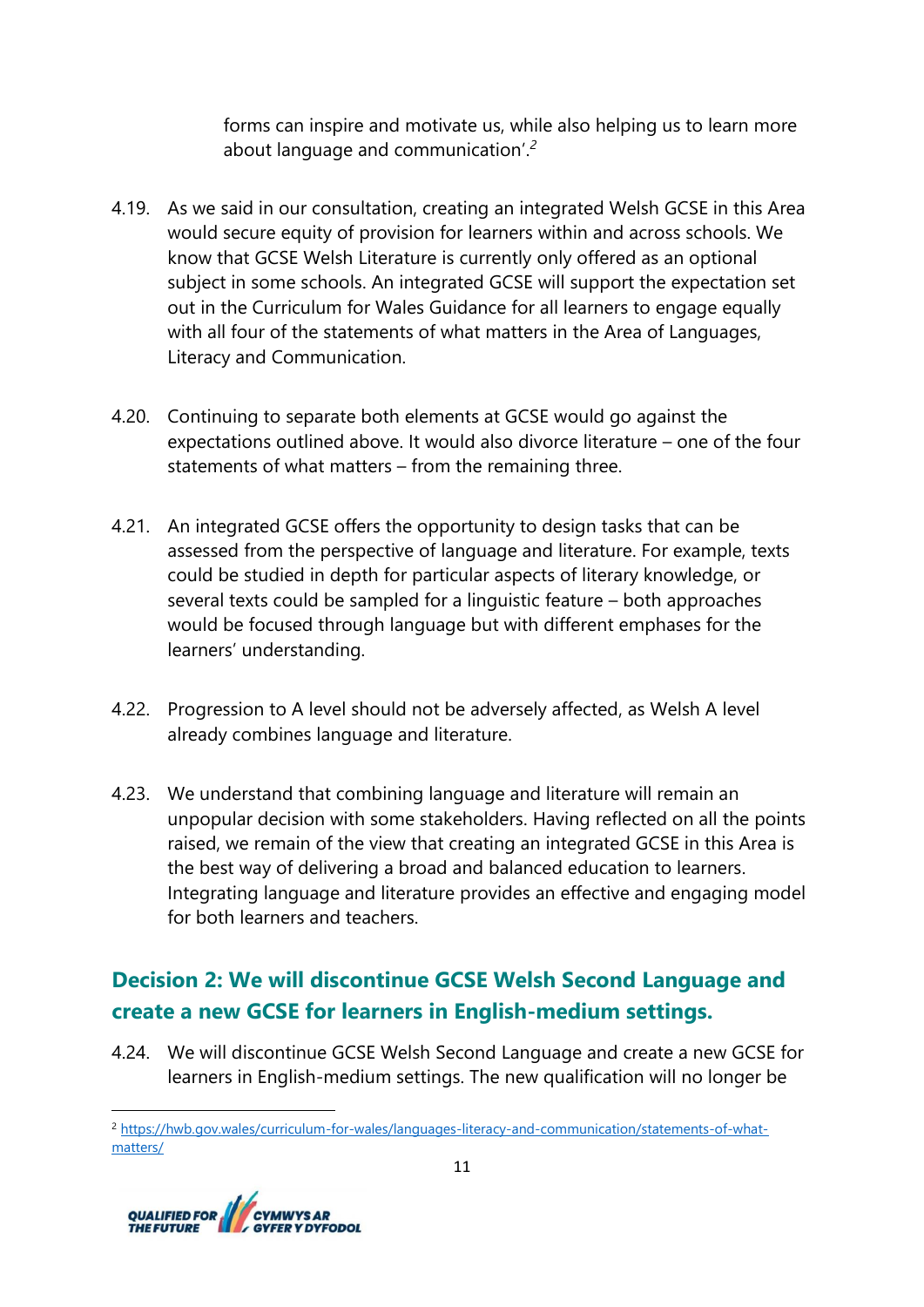called Welsh Second Language, supporting the concept of a language continuum for the teaching and learning of Welsh and indicating that it will be substantially different to the current qualification.

- 4.25. The new qualification will be at least the same size and demand of the current GCSE in Welsh Second Language. This is a change to the qualification we proposed in the consultation, which we said should be roughly the size of one and a half GCSEs. In revising our position, we have considered the views that were shared with us by respondents, as detailed below.
- 4.26. In the consultation, a total of 416 people responded to the proposal, with 30% agreeing and 44% disagreeing. Overall, three in ten (31%) respondents disagreed strongly with the proposal. Among education professionals, 47% disagreed; among parents and carers, and members of the public, this rose to 59%; while among learners it fell to 31%. 226 people (54%) of those who responded to this proposal, provided a written comment.



- 4.27. This proposal saw a relatively high level of disagreement. This is perhaps unsurprising given the diversity of views we have heard from stakeholders over a number of years on this matter.
- 4.28. Those who agreed with our proposal expressed support for the continued teaching and learning of Welsh in English-medium settings. Of those, some could see that improving the qualification would support the Welsh Government's aim of reaching a million Welsh speakers by 2050. They also highlighted the need for schools to treat both English and Welsh languages equally, thereby giving the subject of Welsh greater status.

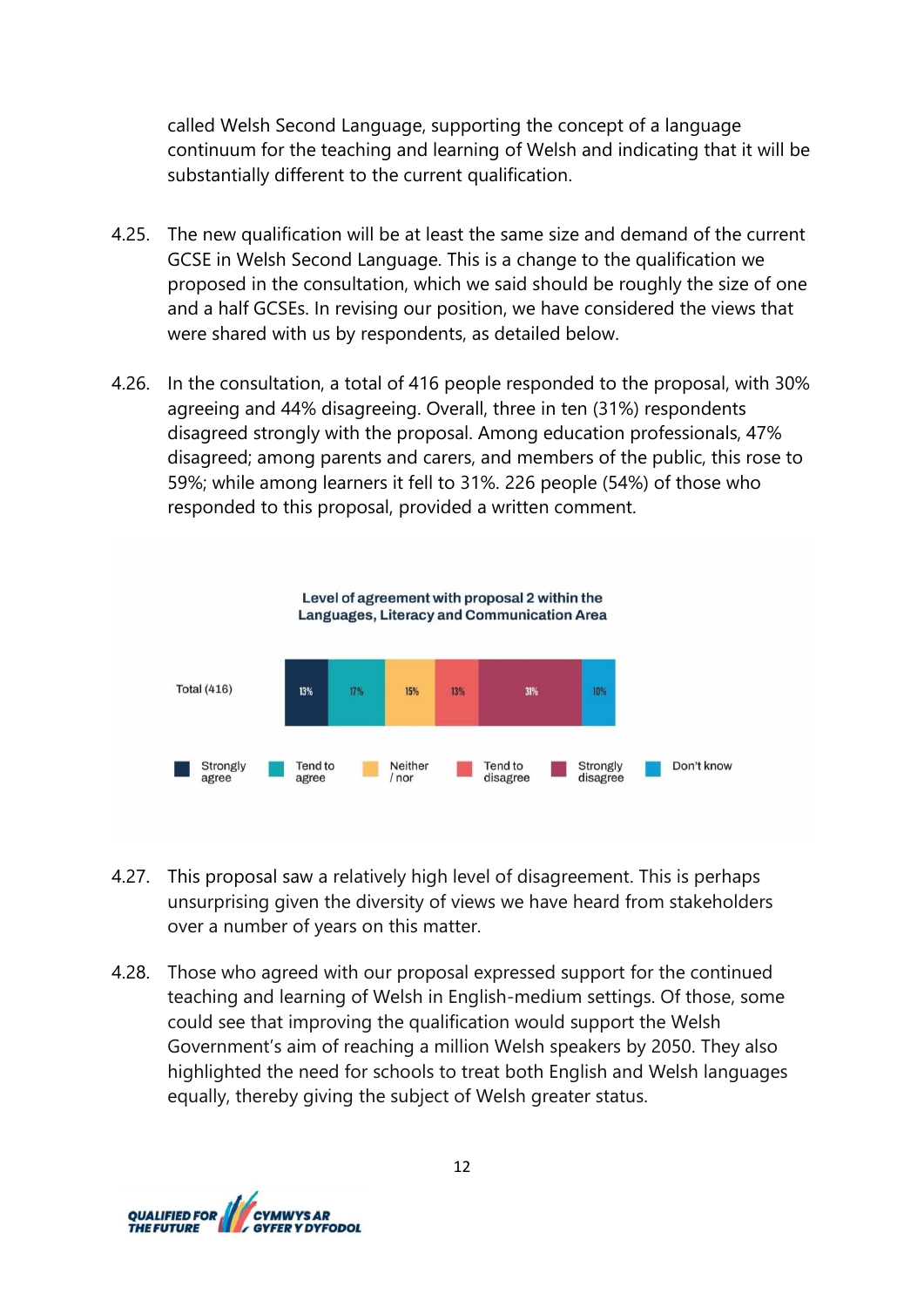- 4.29. Some respondents also agreed with the aim of building on the strengths and successes of the current qualification. GCSE Welsh Second Language was reformed in 2017 to improve Welsh provision for learners in English-medium settings and to increase the level of challenge and demand. In agreeing with the proposal, these respondents saw it as an opportunity to explore the potential for increasing the level of challenge and demand even further now that these improvements have been embedded.
- 4.30. Discontinuing the current GCSE Welsh Second Language qualification to create a new qualification, and thereby removing the term Welsh Second Language, was also seen by some respondents as a positive step – one which would build the confidence of learners to continue learning and enjoying speaking Welsh and help them as they progress to the world of work.
- 4.31. Some respondents focused on the need for more fundamental, systemic changes such as making Welsh-medium education compulsory from the age of 3, with the need to provide additional resources for increasing and improving the workforce to support these changes. These are matters for the Welsh Government and therefore fall outside of our remit as the independent regulator of qualifications.
- 4.32. We also heard suggestions for how a new qualification designed for learners in English-medium settings could be improved in future. These included:
	- ensuring the qualification is contemporary and dynamic through encouraging greater use of the language in authentic contexts;
	- providing greater opportunities for learners to study Welsh media and literary texts;
	- including more elements that widen learner understanding of the culture and heritage surrounding the language, and
	- including a greater use of technology, such as Welsh language apps and websites, to increase Welsh language proficiency.
- 4.33. We will consider these suggestions as we progress to the next stage in the reform process and work with stakeholders to decide on the qualification design and content.
- 4.34. Where respondents disagreed with our proposal, they broadly expressed concerns in the following areas:

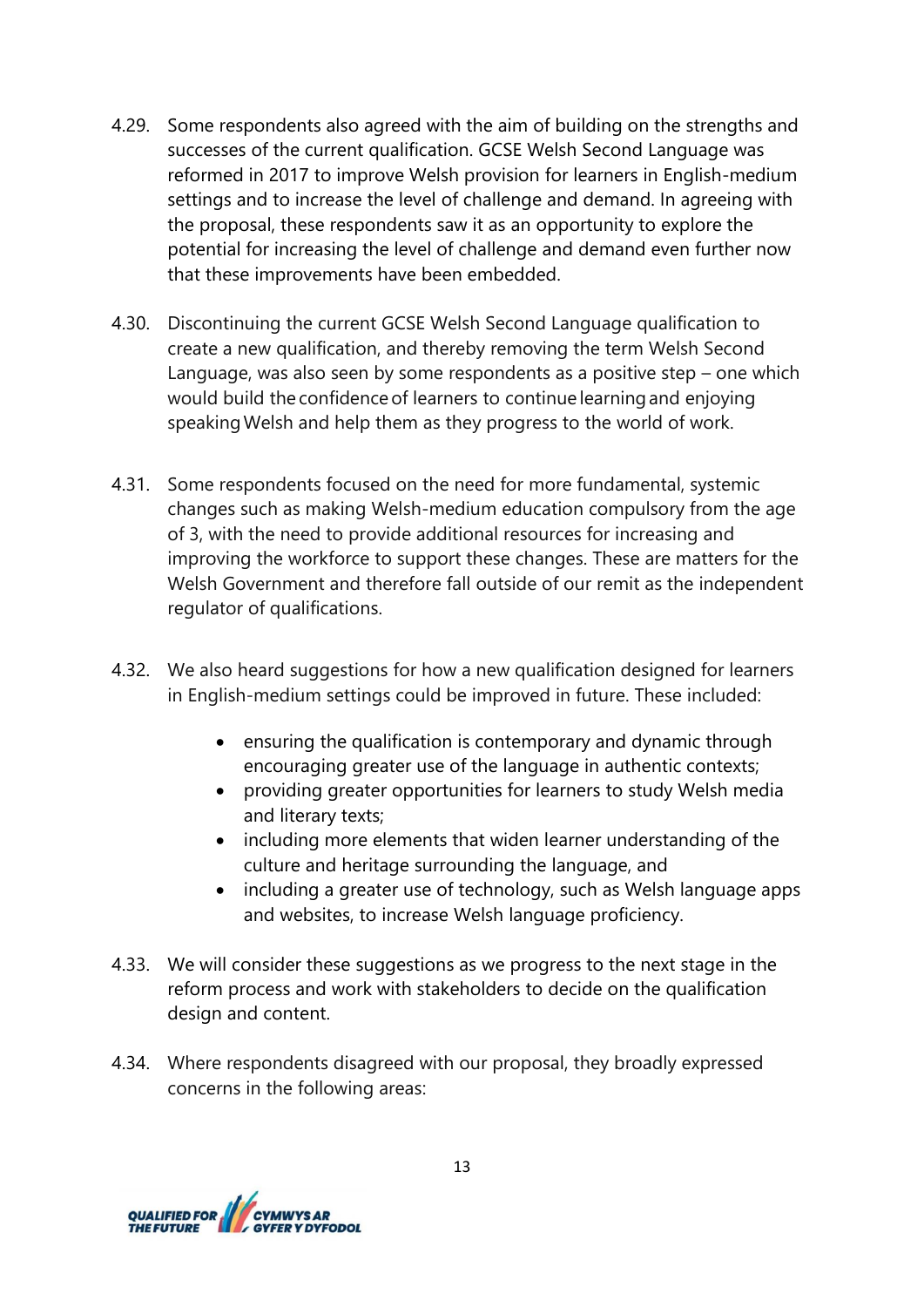- qualification size and the potential impact on teaching time for English and other subjects;
- subject popularity, content and relevance;
- suitability for all learners; and
- alignment with the Curriculum for Wales and the language continuum for teaching and learning Welsh.
- 4.35. In terms of size, respondents expressed concerns around the value of a qualification equivalent to one and a half GCSEs, and whether it would be recognised by higher education institutions and employers. They also queried how the size of this new qualification would impact on schools' timetabling. To that end, most of these respondents felt that the qualification should remain as a single GCSE for learners in English-medium settings, and that increasing its level of demand should be prioritised. Others felt that increasing its size would make this Area heavier than others, thereby reducing choice for learners in other Areas.
- 4.36. Others raised concerns around the potential loss of teaching and learning time for English as a result of this proposal, and consequently its impact on English literacy skills. A similar point was made in relation to international languages, with some respondents perceiving the decline in learners taking those subjects to be a consequence of learners having to study Welsh as a second language. This, in their view, was not well-aligned with the aims and purposes of the Curriculum for Wales, most notably creating informed citizens of Wales and the world.
- 4.37. In our consultation, we explained our reasons for increasing the size of the GCSE. Creating a larger GCSE than the current one could encourage schools to give more time to Welsh language teaching and experience. This could give learners the chance to attain a higher level of proficiency and allow the new qualification to assess more challenging content than the current qualification does. Our aim was also to help ensure parity of provision for all learners in all settings, as we indicated that the size would be similar to the new integrated Welsh GCSE for learners in Welsh-medium and bilingual settings. This could help achieve the Welsh Government's policy aim of increasing the proportion of learners who leave school as confident users of Welsh.
- 4.38. We have considered the views shared by respondents and we want to be clear that no final decisions have been taken around the size of this or any other new qualification. The overall size of the qualification will be decided as we work with stakeholders to determine the qualification's design, content and

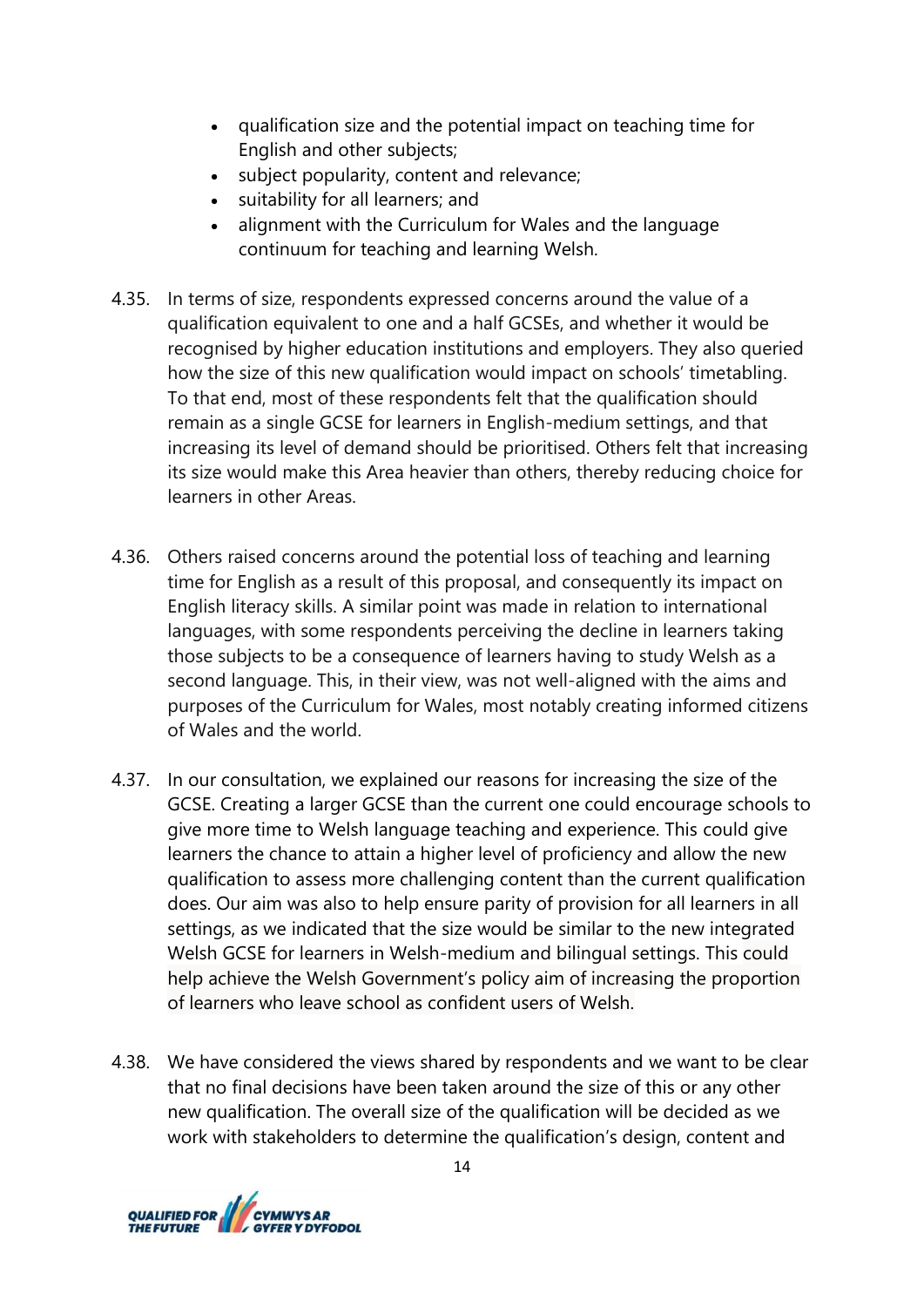assessment methods. However, we do anticipate that the qualification will be at least the size of the current GCSE Welsh Second Language.

- 4.39. This amendment to our proposal must also be understood in relation to our decision to create an additional qualification for learners in English-medium settings. By doing this, we aim to support learners who wish to progress further and more quickly in their learning, whilst at the same time limiting the risk of learners not being entered for any Welsh language qualifications due to concerns over an increase in the size of the main GCSE.
- 4.40. We also heard concerns regarding the qualification's value, relevance, and popularity with some learners, parents and carers, particularly those living in areas where the number of Welsh speakers is relatively low. Some respondents felt that greater emphasis should be placed on helping learners understand the importance of the language and how it forms part of their cultural heritage, and that studying Welsh as a subject should be optional. It was suggested that we should consider whether a formal examination was needed at all to develop Welsh language skills primarily as a means of communication. Although we have considered these views, we do not believe that these approaches would go far enough to support Welsh Government policy and their expectations of the Curriculum for Wales in relation to the language continuum.
- 4.41. Alignment with the Curriculum for Wales, and establishing a Welsh language continuum, was also raised as a key concern by members of Cymdeithas yr Iaith (The Welsh Language Society). Although they agreed with our decision to discontinue the current GCSE Welsh Second Language qualification, they disagreed strongly with our proposal to replace it with a qualification designed to be taken by learners in English-medium settings. In their view, a single Welsh GCSE qualification should be created to be taken by all learners, an approach, they believe, that would better reflect the principle of a continuum of Welsh language learning and provide a consistent way of measuring progress and attainment.
- 4.42. We want to ensure that all learners are supported to make the best progress they can along the Welsh language continuum. This needs to reflect the context in which they are developing their Welsh language skills and the exposure they have had to the Welsh language. The current differences in levels of proficiency between learners in different educational settings mean that it would not be fair or practical at this time for all learners to be assessed

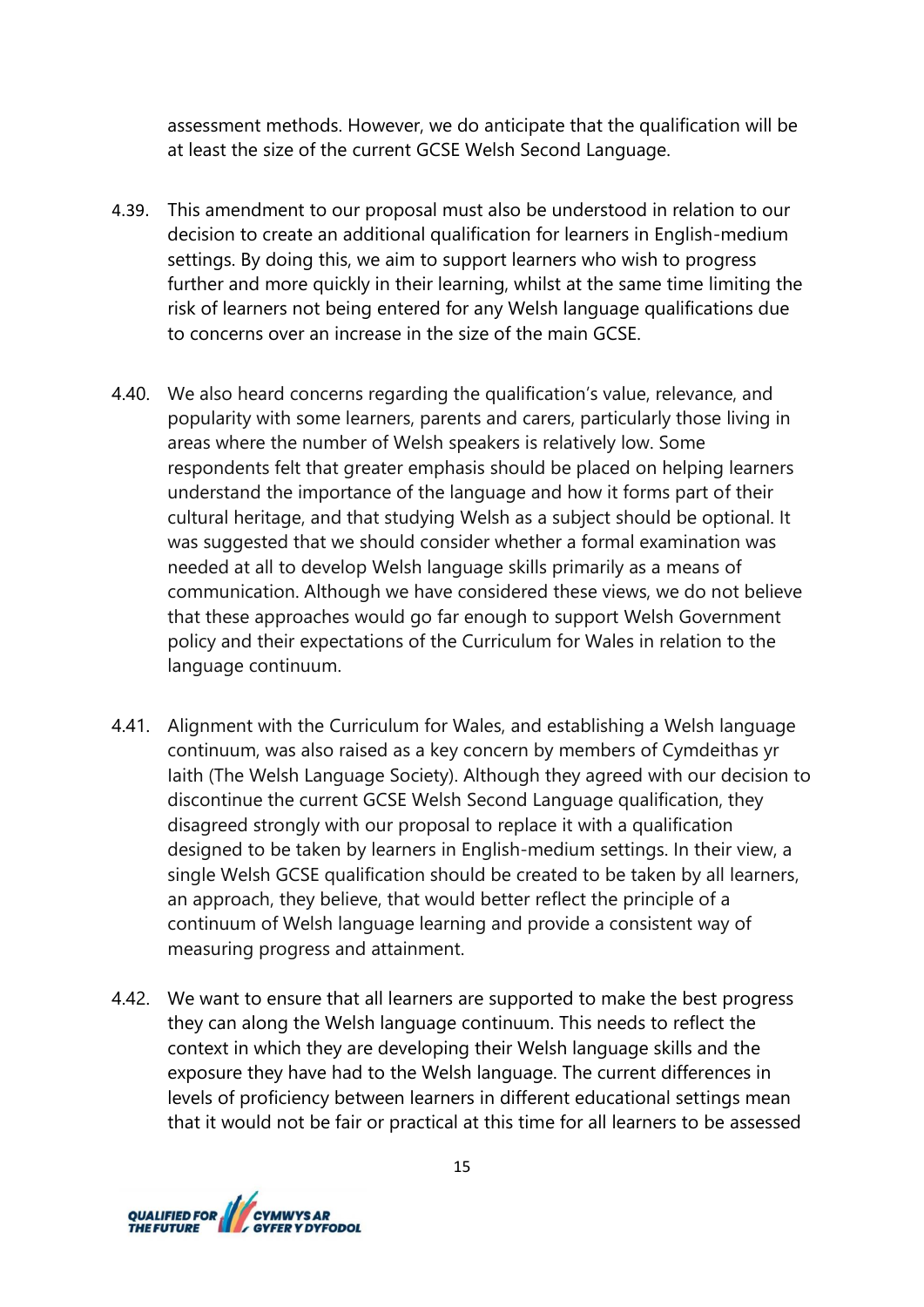through a single qualification. As the qualification and the Curriculum for Wales become more established, we will consider whether the demand of the qualification should be increased to reflect and support improving levels of Welsh language proficiency. This includes periodically reassessing the case for multiple Welsh language qualifications.

- 4.43. Some stakeholders have also told us that they would like to see more similarities between the Welsh language qualifications taken by learners in different educational settings. As we work with stakeholders in the next stage of the reform process, we will explore how the new qualification can relate more clearly to the GCSE designed for Welsh-medium and bilingual settings, and to the Curriculum for Wales. For example, the current GCSE Welsh Second Language combines elements of language and literature to allow learners to explore language for different purposes, including descriptive, creative and imaginative writing. This is something we may want to carry forward with the new qualification.
- 4.44. Since the consultation, we have continued to meet with Welsh Government officials to discuss their long-term goals of establishing an internationally recognised Welsh language-reference framework such as the CEFR<sup>3</sup>. This framework would support the concept of the Welsh language continuum and would help learners see how their achievements relate to other language qualifications, including post-16 Welsh language qualifications.
- 4.45. We support the Welsh Government in these aims and recognise the importance of working with officials and other stakeholders as this work develops. We will actively consider how each of the new Welsh language qualifications we develop could align to the Welsh language-reference framework, including the new GCSE for learners in English-medium settings.

# **Decision 3: We will create a new additional qualification for learners in English-medium settings who are ready to progress further and more quickly in their Welsh language skills.**

4.46. We will create a new qualification to provide additional stretch and challenge for learners in English-medium settings who are ready to progress further and more quickly in their Welsh language skills.

<sup>3</sup> https://www.commoneuropeanframework.org

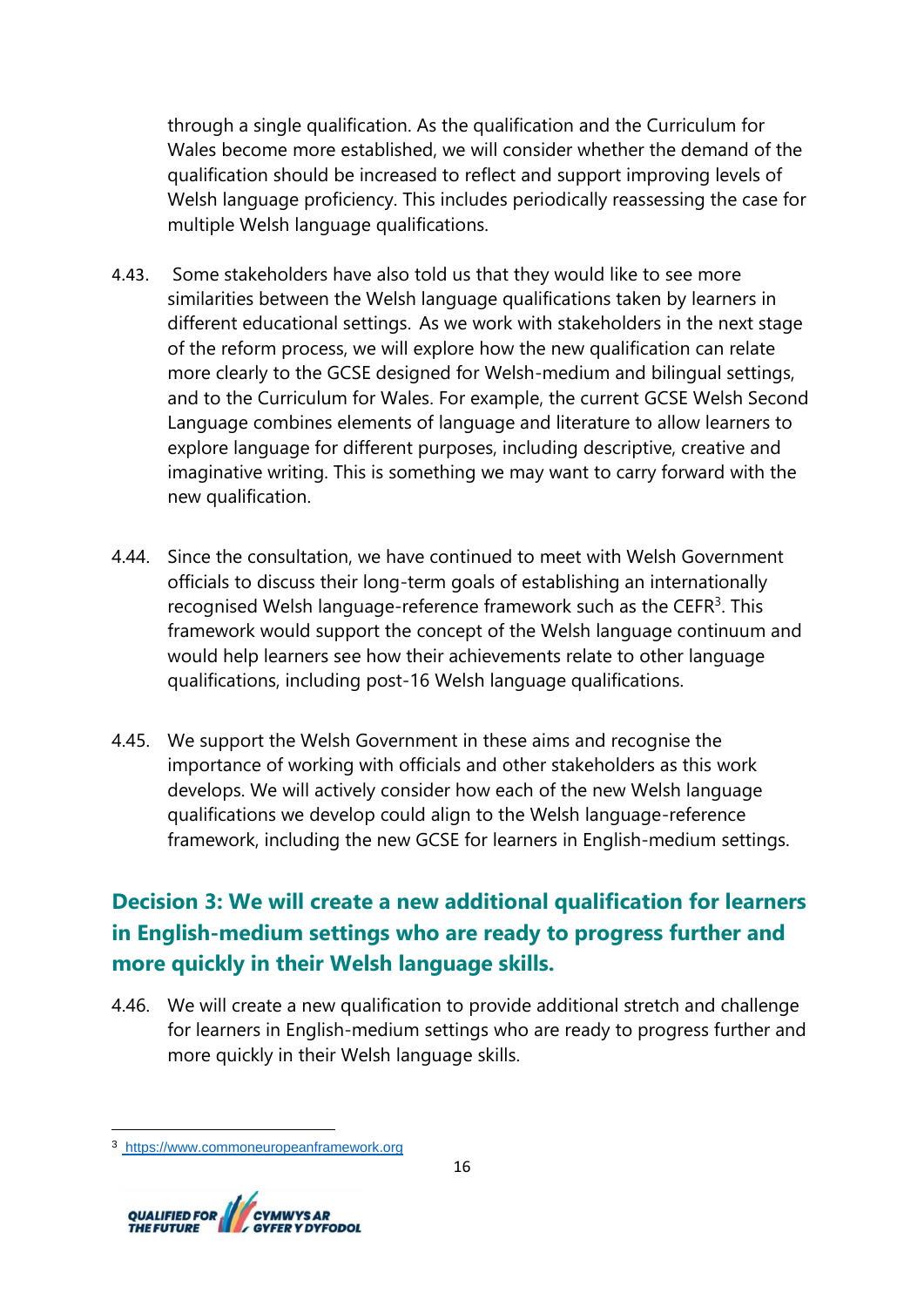- 4.47. This decision replaces the original proposal we put forward in our consultation. In the consultation we proposed creating a set of small Welsh language skills qualifications that can be taken in addition to a GCSE to support progression along the language continuum for the teaching and learning of Welsh. Although there was interest in this proposal, respondents also raised some concerns which we have taken into consideration when revising our position. These are outlined below.
- 4.48. In the consultation, a total of 402 people responded to this proposal. Almost half (49%) agreed, while just under a quarter disagreed. When looking at subgroups, a relatively small proportion of learners (7%) strongly disagreed compared with a much higher 22% of parents and carers, and members of the public. Educational professionals fell between the two, with 14% strongly disagreeing. 48% (194 people) of those who responded to this proposal provided a written comment.



- 4.49. In contrast with the other two proposals relating to Welsh language qualifications, we saw a relatively high level of agreement with our proposal to create a set of small Welsh language skills qualifications that can be taken in addition to a GCSE to support progression along the Welsh language continuum. It is clear that the concept of offering additional opportunities for learners to develop their skills and confidence appealed to a number of respondents.
- 4.50. Those who agreed felt that these smaller qualifications could play an important role in providing greater opportunities for learners to practise their spoken Welsh and improve Welsh language skills for employment. In their

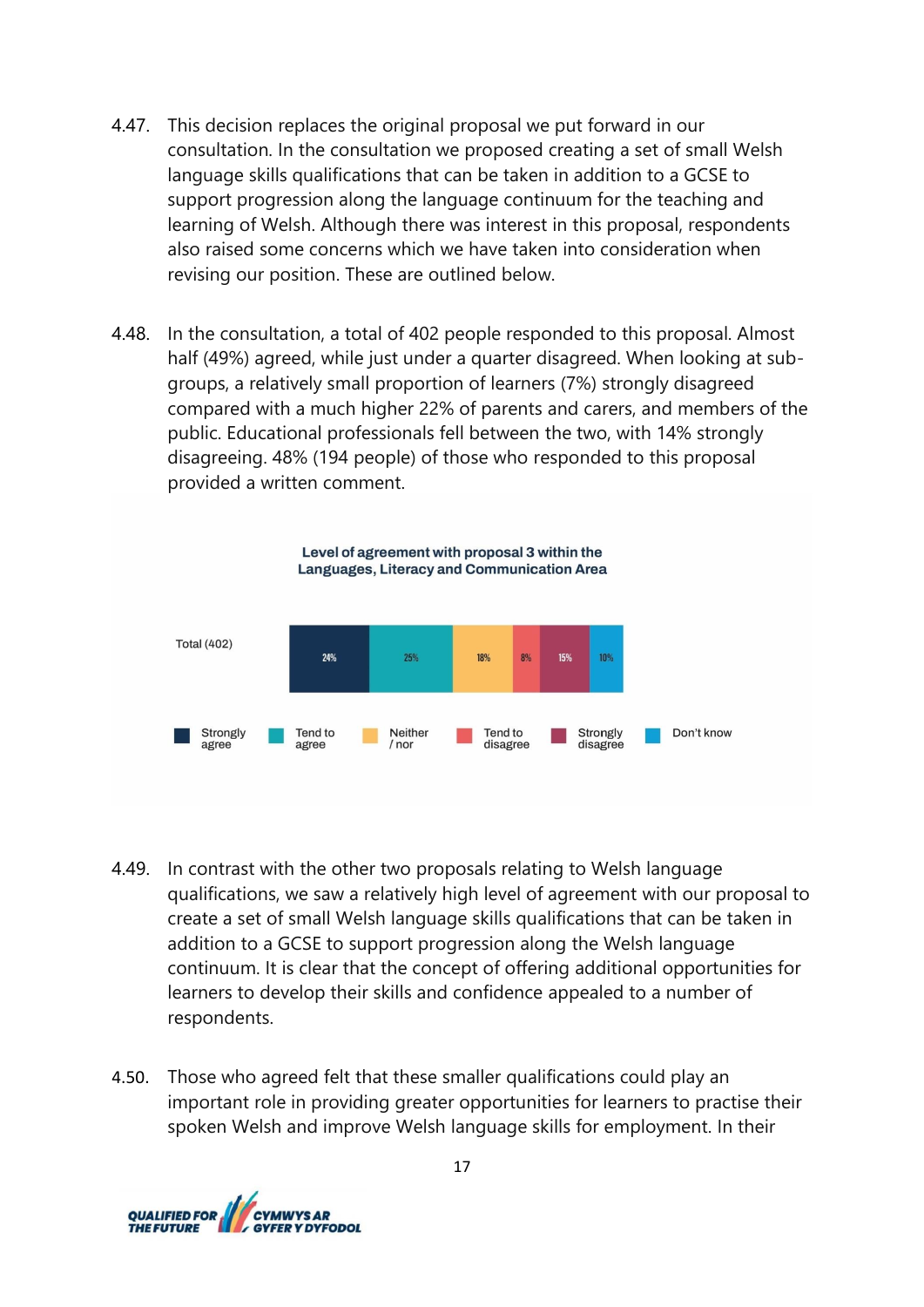view, this would improve learner confidence and encourage more learners to continue developing their Welsh language skills after turning 16 years of age. Providing an element of choice was also seen as a positive by some respondents, particularly for stretching and challenging those learners with a particular aptitude or interest in language learning.

- 4.51. Creating a set of small Welsh language qualifications, and making effective use of digital technology, was also seen to demonstrate innovation and an openness to change the current system. However, those respondents did express some caution, noting the need to enable parity of provision across all schools in Wales to avoid some learners being disadvantaged.
- 4.52. Despite these areas of agreement, it was clear that caution was needed when interpreting this data. Many respondents sought further clarification to the purpose of these small qualifications and how they related to the main GCSEs being proposed.
- 4.53. We also saw some respondents expressing support for these small qualifications as an alternative to the one and a half GCSE Welsh qualification proposed to be taken by learners in English-medium settings. This was not our intention with this proposal; these small Welsh language qualifications were always intended to be designed to be taken by learners alongside the proposed new Welsh GCSE, and to support progression along the Welsh language continuum.
- 4.54. Those who disagreed did so for very different and contrasting reasons. Some respondents fundamentally disagreed with the principle of creating additional Welsh language qualifications as it was perceived to elevate Welsh over English and that this would result in less teaching time within the curriculum for other subjects. We also heard calls for similar provision to be developed for English as a subject.
- 4.55. In contrast, other respondents disagreed with this proposal as it may lead to a drop in the amount of time learners in English-medium settings spend learning Welsh and more learners being entered for lower-level qualifications, which could cap their development and attainment. Some of these respondents noted a clear preference for a single, holistic qualification to be taken by all learners.

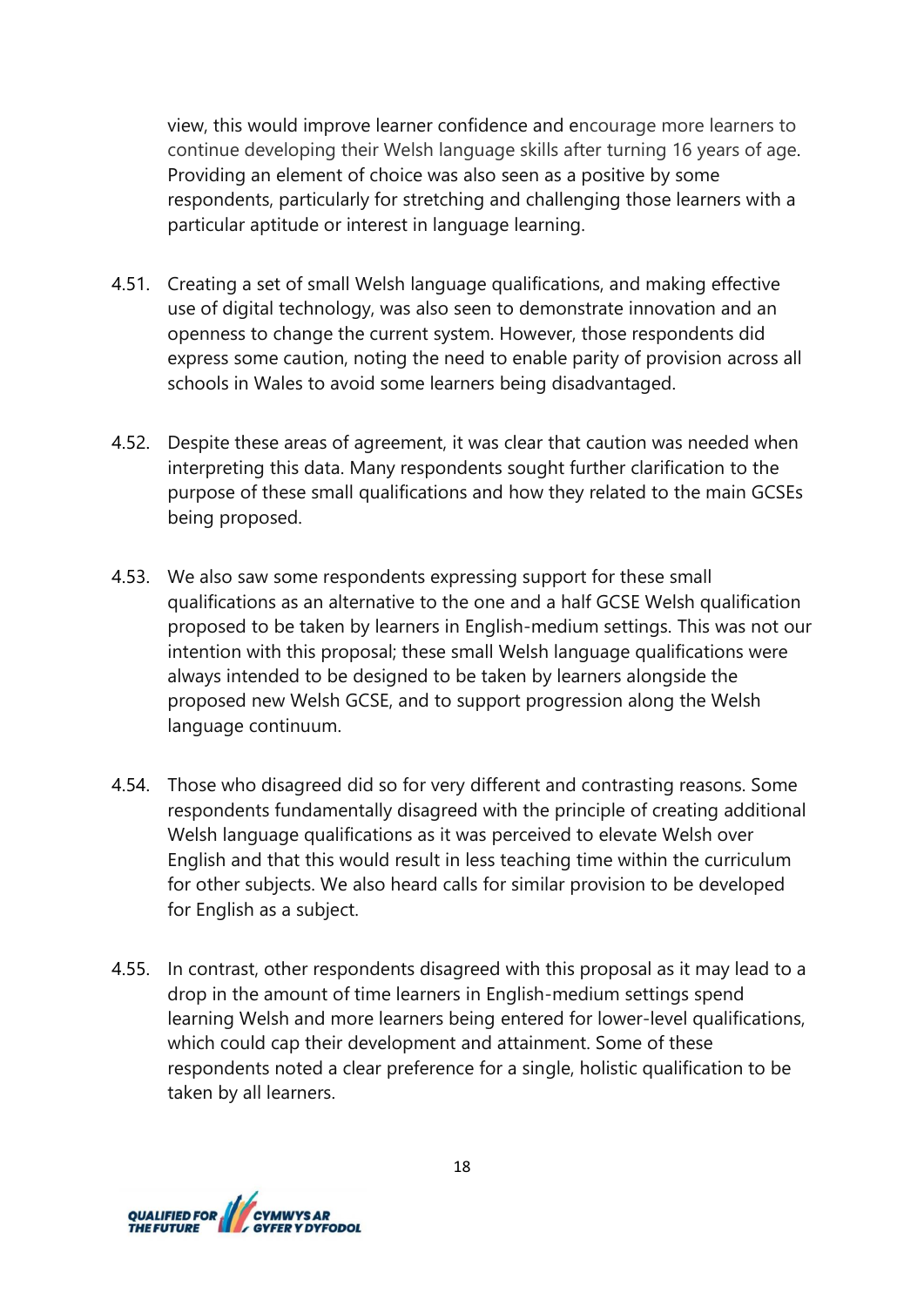- 4.56. Respondents also posed questions around the purpose of these smaller qualifications, how they would relate to, and interact with the proposed GCSEs and whether the GCSEs themselves could strengthen specific Welsh language skills, and help learners develop their confidence as users of Welsh. Conversely, others felt that a more basic qualification should be designed for learners for whom GCSEs are not deemed appropriate.
- 4.57. Having considered these views, and having conducted further work, we have revised our decision in relation to this set of small Welsh language qualifications.
- 4.58. We will now create a singular additional qualification for learners in Englishmedium settings that will complement and build on the learning that takes place as part of the main GCSE. Although we will not fix the size of the qualification at this stage, we anticipate that it will be smaller than a GCSE. The grading structure would likely be different to that used for GCSEs.
- 4.59. The main purpose of the qualification will be to stretch those learners who are ready to progress further and more quickly in their Welsh language skills. In supporting learners who are making good progress, we see that many schools could opt to use this qualification in a similar way to which the Additional Mathematics Level 2 qualification is currently used.
- 4.60. We also know that some stakeholders would like to see additional provision for learners who have previously received their education through the medium of Welsh but who have transferred to an English-medium setting. These learners could benefit from the additional stretch and challenge of this qualification and the opportunity for their levels of Welsh language skills and proficiency to be recognised.
- 4.61. The qualification will be designed to build on the teaching and learning that takes place in the main Welsh GCSE, with a continuation of the emphasis on speaking and listening to help learners become confident users of Welsh. To build on this skills development, the key focus will be on providing additional meaningful learning experiences, and the qualification will be structured to promote the use of Welsh in authentic learning contexts.
- 4.62. In structuring the qualification in this way, the intention is to provide practical support so learners can see the real-world relevance of progressing in their

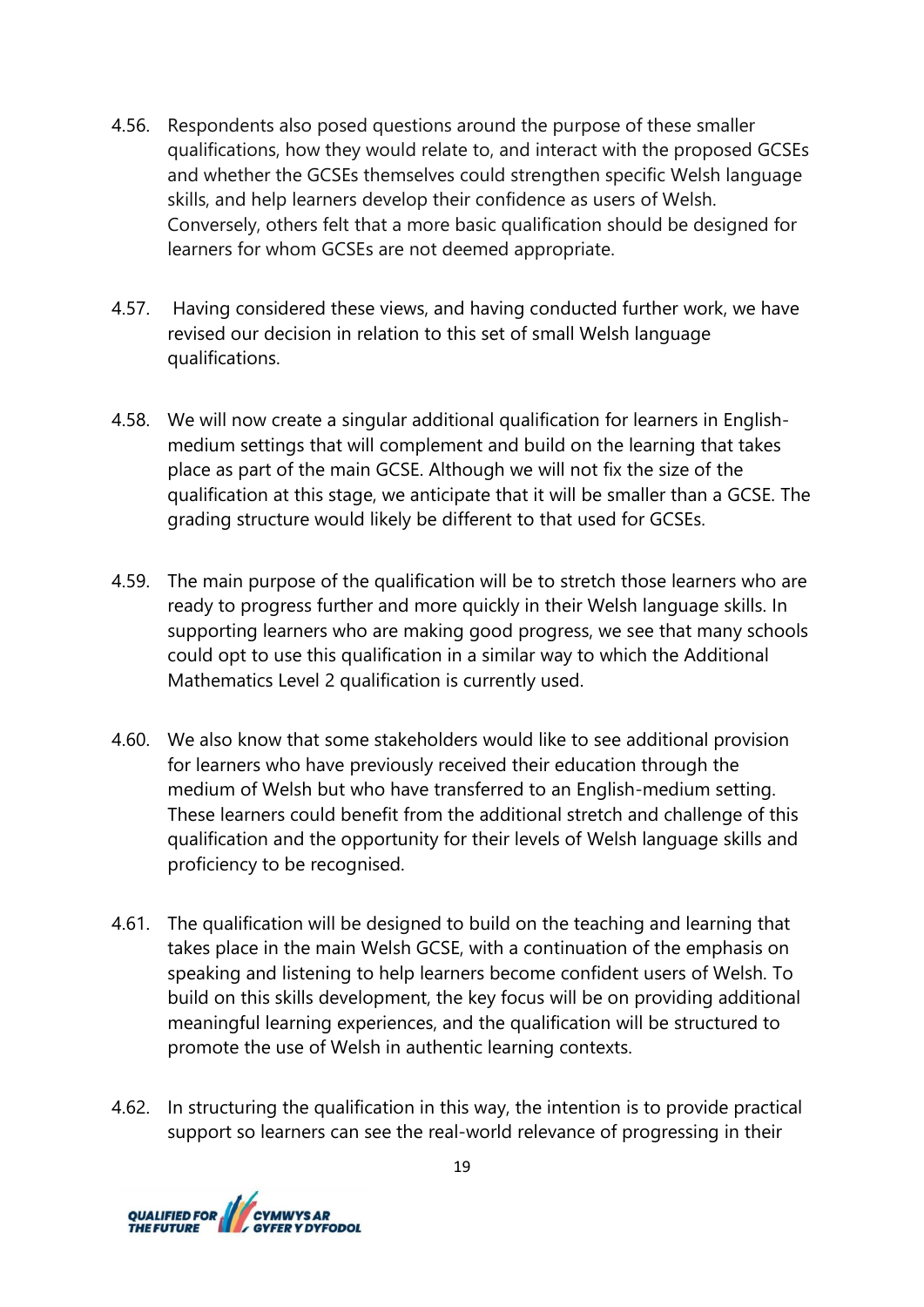Welsh language skills. Given the different experiences of learners throughout Wales, it would also help to ensure greater parity in the opportunities to encounter Welsh outside of the classroom.

- 4.63. This additional qualification will support the Welsh language continuum. It recognises that learners progress in their language skills at different paces and supports those providing Welsh language provision to help learners develop in their Welsh language proficiency according to their levels of ability. The focus on providing learners with authentic learning experiences could help to provide shared experiences between those in English-medium settings and those who have acquired Welsh through language immersion.  Offering rich opportunities for learners who can, and want to, develop their skills to speak and use Welsh is essential if we are to raise the number of confident Welsh speakers in Wales.
- 4.64. The qualification could also promote progression pathways to A level study. It could help to raise learner confidence and help learners to see the applicability and relevance of the language skills they acquire as part of the GCSE. As we progress to the next stage in the reform process, we will work with stakeholders to consider the potential opportunities for supporting progression. For example, the qualification could be designed to align with the Welsh Second Language A level by including aspects such as a focus on grammar and speaking and using Welsh in contemporary society.
- 4.65. When discussing this recommendation with stakeholders, a few of them suggested some potential alternative ways for providing additional stretch and challenge. These alternatives include learners taking the Welsh GCSE for English-medium settings early and then going on to take either the GCSE designed for Welsh-medium and bilingual settings, or the AS Welsh Second Language qualification. We have considered these options but believe they are problematic. Not all English-medium schools have the necessary teaching capacity and capability to deliver either of these more challenging qualifications. Even in those English-medium schools that could offer one of these qualifications, it is unlikely that learners would have enough time to complete these additional qualifications. The GCSE is designed to be studied over two years; and although the AS is overall a bigger qualification than a GCSE it is designed to be completed in one year. We also have concerns about the potentially detrimental effect of 14-16-year-olds sitting a qualification specifically designed for post-16 learners. Furthermore, it is not clear how this option could support learners to continue with their study of Welsh. It could

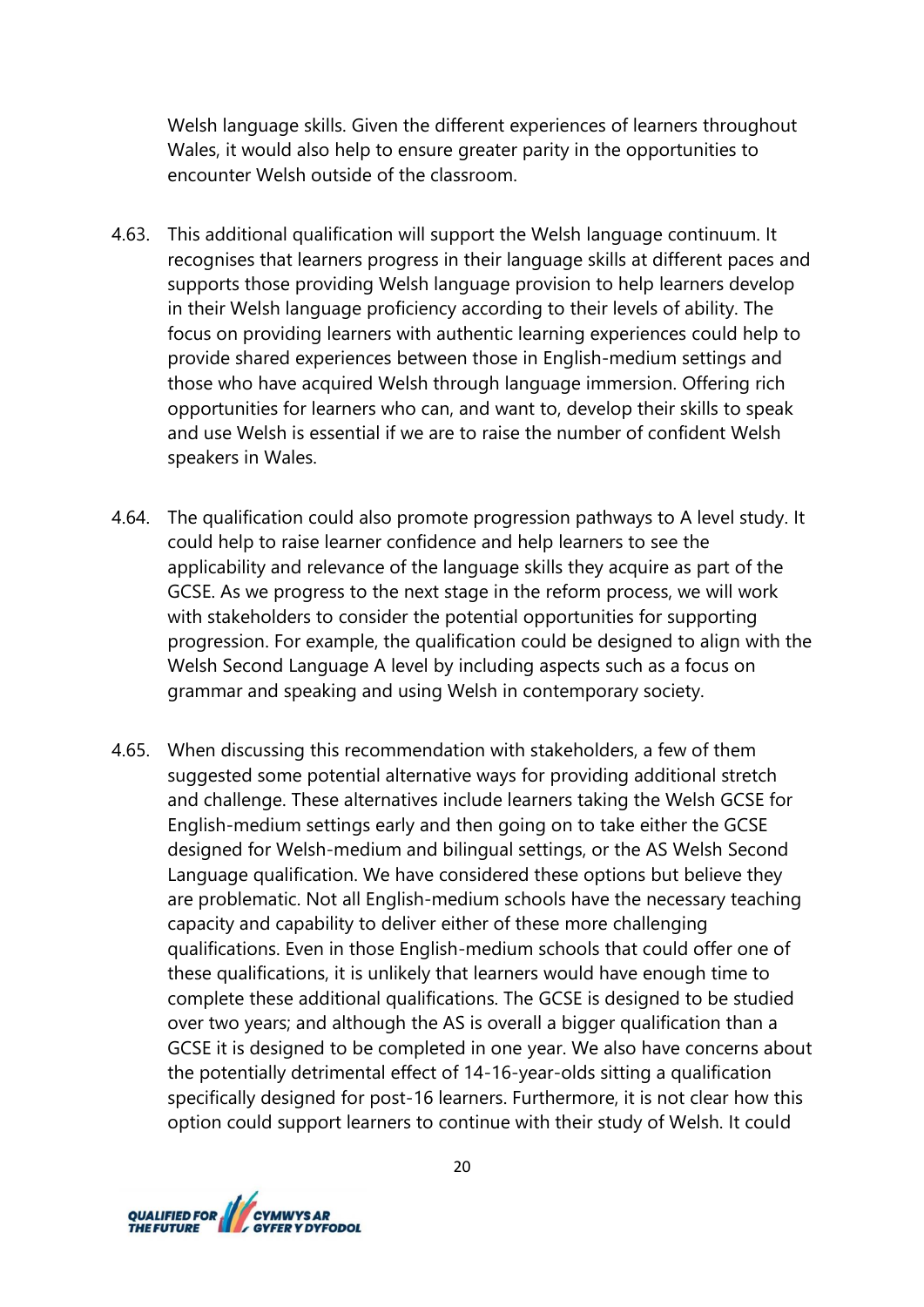result in limiting the options currently available for continuing with Welsh after the age of 16.

4.66. We know that for some stakeholders, an additional qualification targeting a relatively small number of learners could be perceived as not going far enough. Some stakeholders we spoke to feel that the main focus should be on improving the teaching and learning of Welsh within the classroom and that the most effective way to do this is through a larger and more demanding GCSE for learners in English-medium settings. We have considered this view, however on balance, and having analysed the feedback we received throughout the consultation process, we do not think that this option is achievable at this time. As we have already mentioned, as the Curriculum for Wales and the new Welsh language qualifications embed, we will continue to review the situation to see if multiple qualifications with different purposes are still needed to support the needs of learners and meet curriculum expectations.

## **5. Next steps**

- 5.1. As we move forward to the next stage in the reform process, we will continue to liaise with Welsh Government officials to ensure that our decisions align with policy direction for the Welsh language.
- 5.2. We will take the same approach to shaping the content and assessment of the new Welsh language qualifications as has been established for other future GCSEs and related made-for-Wales qualifications. This includes involving colleagues from across the education sector at all levels: as part of the subject level working groups looking at individual qualifications; in stakeholder groups focusing on the Languages, Literacy and Communication Area; and as part of a broader stakeholder reference group to consider emerging proposals in the round and to secure coherence within this and the other Areas.
- 5.3. WJEC has committed to working with us to develop the future range of made-for-Wales GCSE and other related qualifications, including the new Welsh language qualifications.
- 5.4. Once our initial stakeholder engagement on the high-level content and assessment of the Welsh language qualifications is completed in summer 2022, we will be seeking feedback in the autumn term.

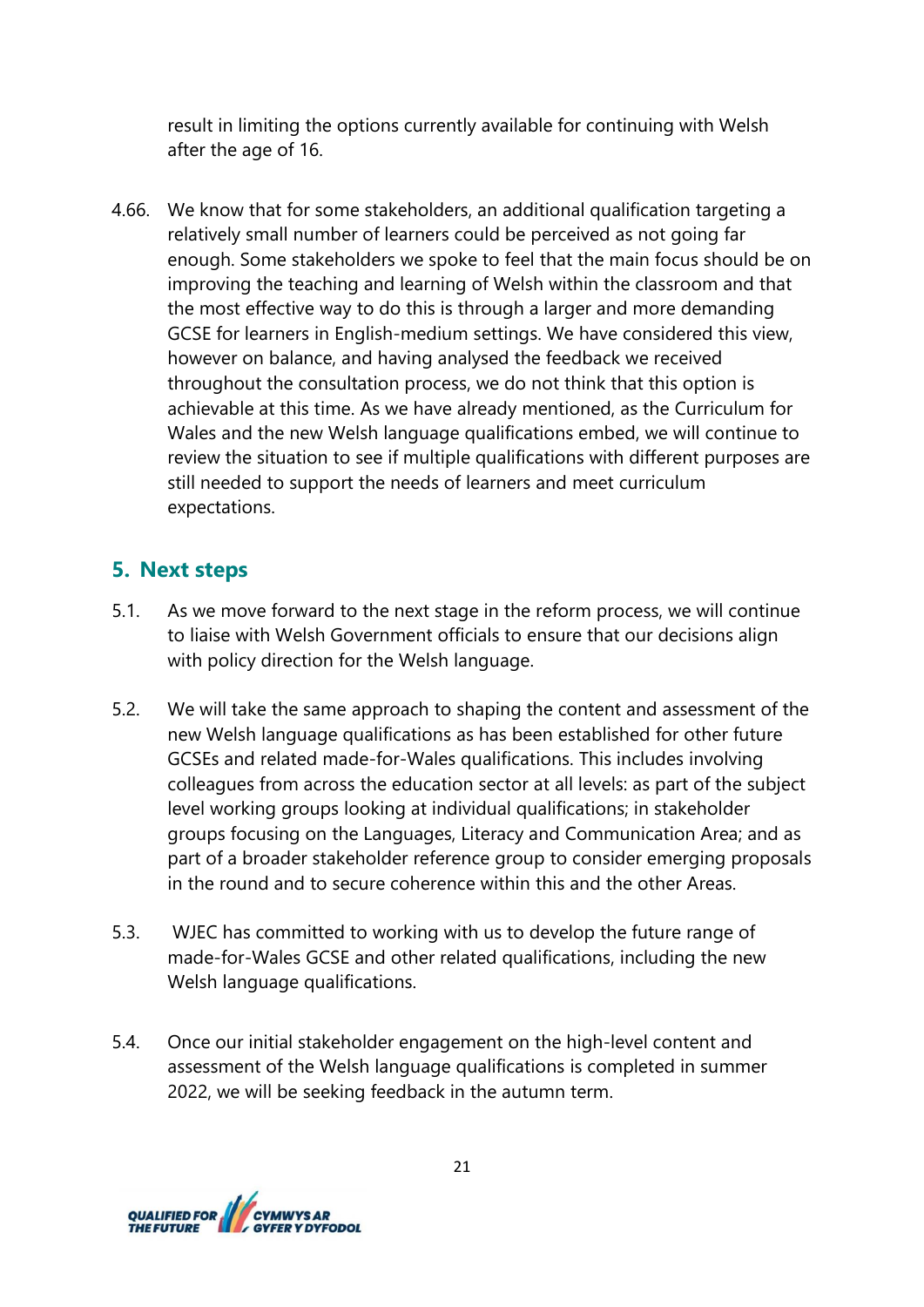5.5. We aim to develop and approve the new Welsh language qualifications by September 2024. This will give schools sufficient time to prepare and familiarise themselves with them in readiness for first teaching in September 2025.

## **6. Integrated Impact Assessment (IIA)**

#### **Introduction**

- 6.1. An Integrated Impact Assessment (IIA) is an assessment of the likely impacts of a regulatory activity. We must carry out our regulatory activities in a way that is transparent, accountable, proportionate, targeted and consistent, and have regard for government policy as directed by Welsh Ministers.
- 6.2. Through our IIA, we demonstrate that we are regulating in accordance with our principal aims, and the eight matters we must have regard to, as outlined in the Qualifications Wales Act  $(2015)<sup>4</sup>$  as well as in line with the principles of better regulation<sup>5</sup> and HM Treasury guidance.
- 6.3. This section sets out our IIA of the decisions we outline in this document. It includes a summary of our Regulatory Impact Assessment (RIA), Equalities Impact Assessment and Welsh Language Impact Assessment.
- 6.4. This section only refers to the decisions we are making in relation to future Welsh language qualifications. We included a full IIA in relation to our decisions on the overall suite of future GCSEs and related made-for-Wales qualifications when we published our full **Decisions Report in October 2021.**
- 6.5. To reach our decisions on future Welsh language qualifications, we conducted a thorough impact assessment of all the options that were available to us. This section only discusses the impacts of the options we are taking forward.
- 6.6. We have considered many sources of evidence as part of our approach to assessing impact. These include:
	- a) a full range of reviews and regulatory documents that relate to Welsh language qualifications;
	- b) feedback from a wide range of stakeholder engagement including:

<sup>5</sup>[https://assets.publishing.service.gov.uk/government/uploads/system/uploads/attachment\\_data/file/735587/bett](https://assets.publishing.service.gov.uk/government/uploads/system/uploads/attachment_data/file/735587/better-regulation-framework-guidance-2018.pdf) [er-regulation-framework-guidance-2018.pdf](https://assets.publishing.service.gov.uk/government/uploads/system/uploads/attachment_data/file/735587/better-regulation-framework-guidance-2018.pdf)



<sup>4</sup> <https://www.legislation.gov.uk/anaw/2015/5/contents/enacted>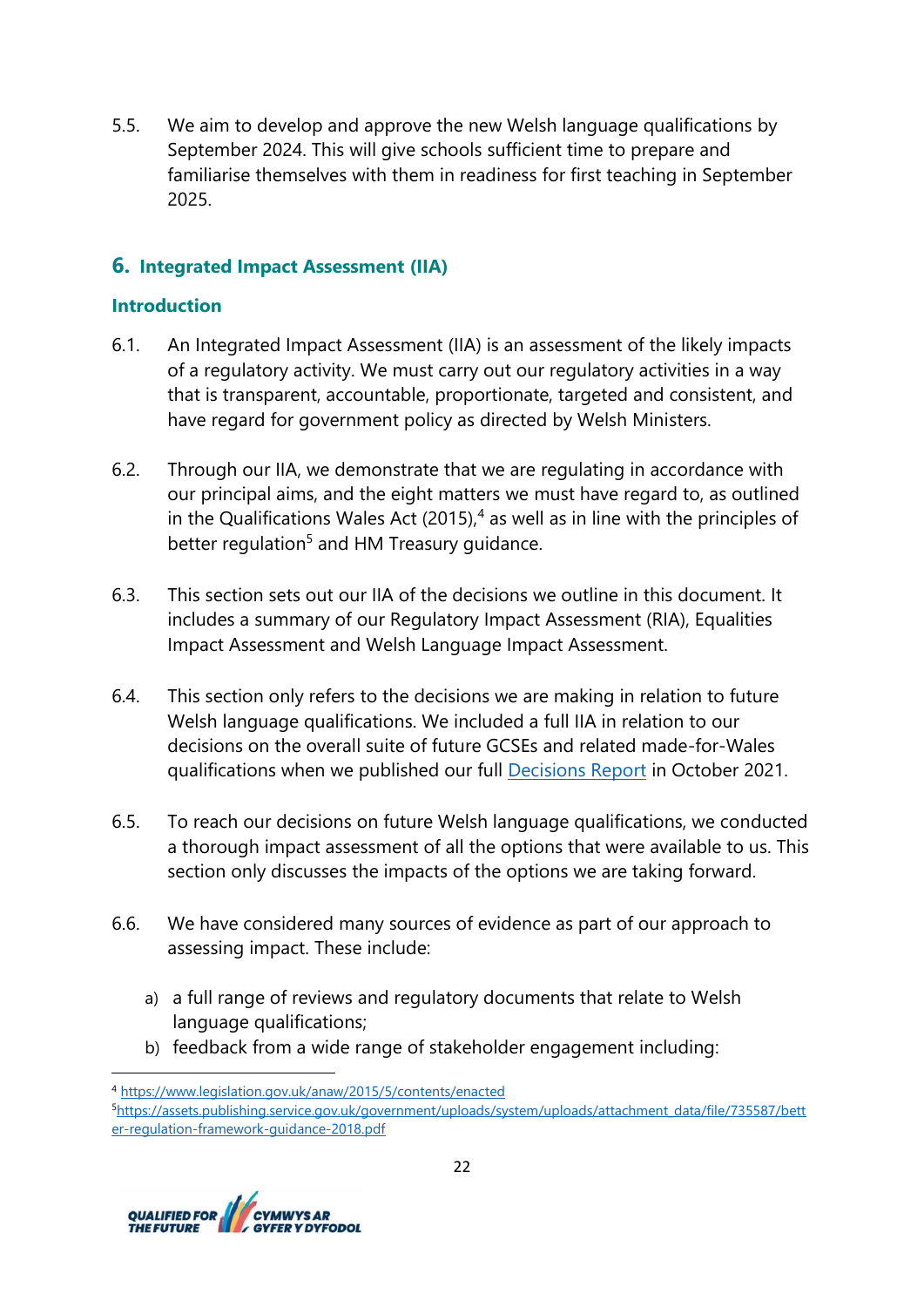- Coleg Cenedlaethol Cymraeg
- CYDAG
- Cymdeithas yr Iaith
- Estyn
- Higher education representatives including ITT departments
- Learners
- Regional Education Consortia
- School leadership teams
- The Seren Network
- Welsh Government
- Welsh Language Commissioner's Office
- Welsh language practitioners from English-medium settings
- WJEC
- c) commissioned research from assessment experts;
- d) a desk-based review of a range of specifications and other documents for a wide range of language qualifications at various levels, including A level specifications;
- e) certification data collected by Qualifications Wales to identify the size of the market and consequent potential impact of our regulatory action.
- 6.7. The decisions we discuss in this section relate to the set of three Welsh language qualifications we will create to align with the Curriculum for Wales, namely:
	- We will combine language and literature and create a new integrated GCSE in Welsh for learners in Welsh-medium and bilingual schools.
	- We will discontinue GCSE Welsh Second Language and create a new GCSE for learners in English-medium settings.
	- We will create a new additional qualification for learners in Englishmedium settings who are ready to progress further and more quickly in their Welsh language skills.

## **Regulatory Impact Assessment**

6.8. To reach our decisions, we carried out an assessment of the likely impacts of a range of options, including the option of remaining with the current Welsh language qualifications. Our assessment included considering the main

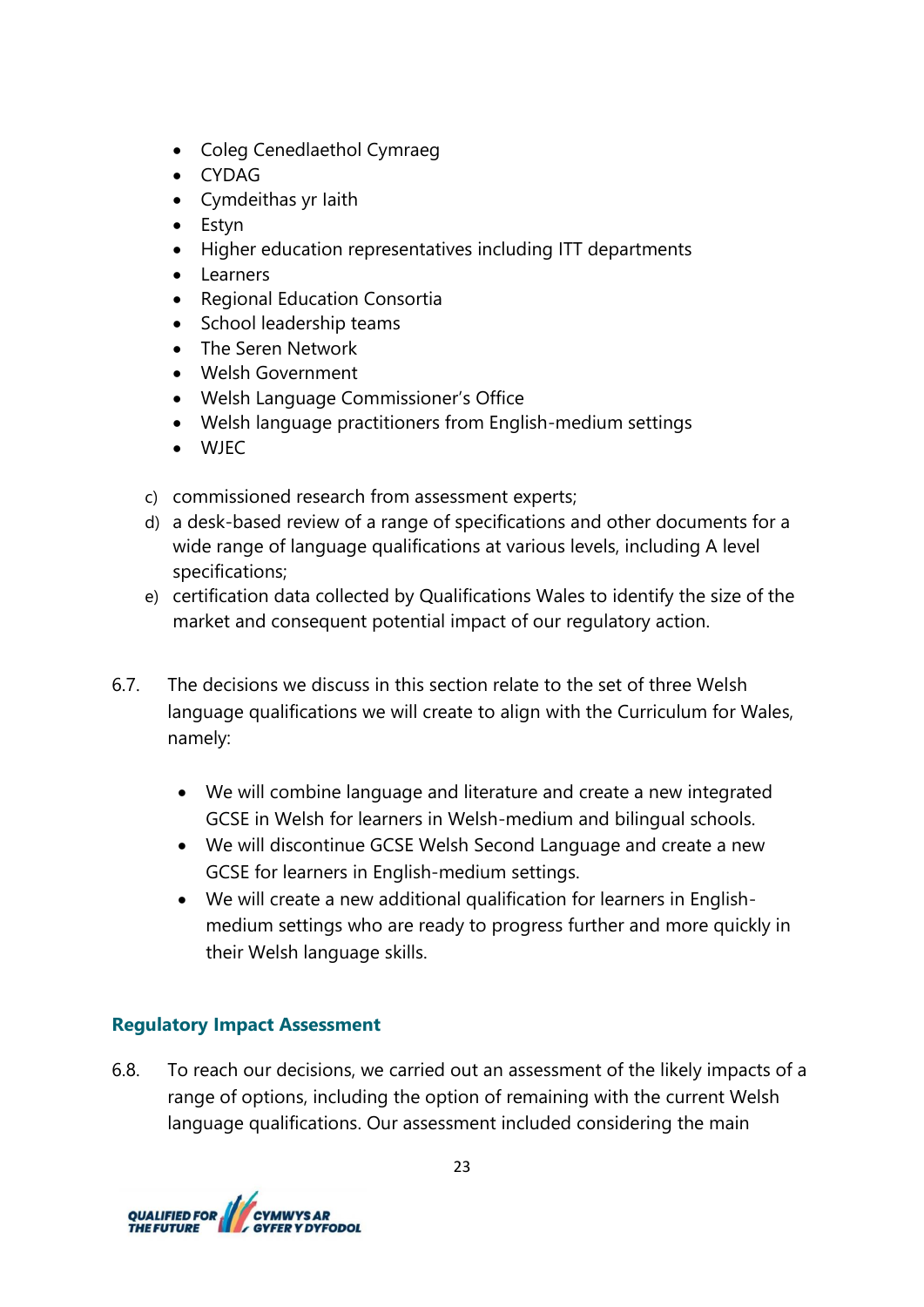impacts we identified, both negative and positive, for a range of stakeholders, including learners, practitioners, awarding bodies, Welsh Government and wider stakeholders.

6.9. Overall, our assessment shows that we believe the benefits of our preferred approach outweigh the disbenefits or risks. Where we have identified potential disadvantages, we have also identified ways to reduce these possible risks. As such, we believe that what we are proposing is the right course of action and that it is proportionate.

### **Impact on learners**

- 6.10. The needs and interests of learners are at the forefront of all our regulatory action, and these are the main reasons for reaching the decisions we have included in this document.
- 6.11. Our decisions reflect our intentions to align Welsh language qualifications with the Curriculum for Wales' ambitions for learners.
- 6.12. By combining language and literature to create a new integrated GCSE in Welsh, our aim is to support more learners to recognise the links and synergies between language and literature. Our decision means that more learners in Welsh-medium and bilingual schools will be exposed to literature after the age of 14, as currently GCSE Welsh Literature is offered only as an option in some schools. There is an expectation in the Curriculum for Wales that all learners access all statements of what matters until the age of 16, and this includes allowing learners to experience how 'literature fires imagination and inspires creativity<sup>'6</sup>.
- 6.13. This decision mirrors the approach that we are taking in creating a new integrated GCSE in English, ensuring that learners have the same opportunities to explore language through literature in both languages.
- 6.14. Integrating Welsh language and literature into one qualification also increases the opportunities for learners to make choices about other qualifications they wish to study within a broad and balanced curriculum.

<sup>6</sup> https:// hwb.gov.wales/curriculum-for-wales/languages-literacy-and-communication/statements-of-whatmatters

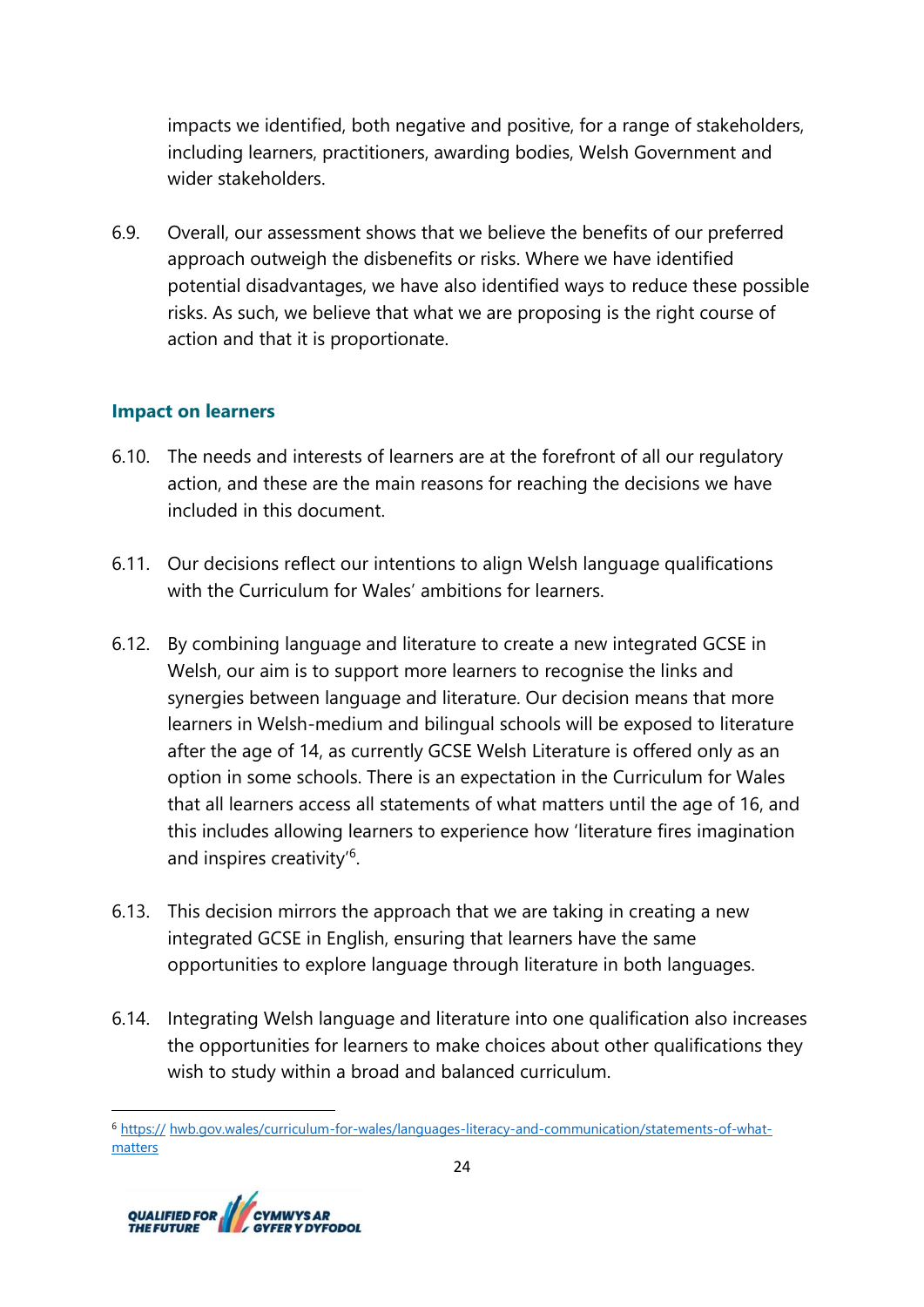- 6.15. In making this decision we also considered levels of learner engagement and manageability of the qualification. Integrating the subjects provides opportunities to innovate or update content and assessment methods. For example, more explicit links could be made between the unseen texts in language exams and the literature texts that learners study. This would help to contextualise some of the unseen texts for learners and link them more strongly with other aspects of the qualification. Another example could be to provide opportunities to write creatively in response to a literary text. Steps such as these could lead to a more holistic approach to assessment and a decrease in assessment burden.
- 6.16. Reforming qualifications inevitably brings an element of risk, and we are aware that some learners may be concerned about how change could impact perceptions of the qualification. Learners may have particular concerns about how the new qualification will continue to support progression to further study, including to university. We have spoken to Higher Education Institutions (HEIs) and are confident that this decision will not negatively impact progression. Integrating language and literature within qualifications reflects the approach taken internationally and at Higher Education level and mirrors the structure of the Welsh A level qualification. We have conducted research in this area and will continue to engage with HEIs as we work with stakeholders to decide on the qualification's design and content.
- 6.17. Our main aim in creating a new Welsh language qualification for learners in English-medium settings is to support all learners in making the best progress they can along the Welsh language continuum. We want all learners in Wales to become confident speakers and users of Welsh and we are committed to helping learners develop their Welsh language proficiency at a pace which is right for them.
- 6.18. We know that qualifications need to be ambitious if they are to support the Welsh Government's policy for increasing the number of learners who leave school as confident users of Welsh. But we also need to recognise that the changes need to take place incrementally and over time to support learners as they adapt to those changes.
- 6.19. We firmly believe that the reforms that have already been introduced with the current GCSE Welsh Second Language have had a positive impact for learners.

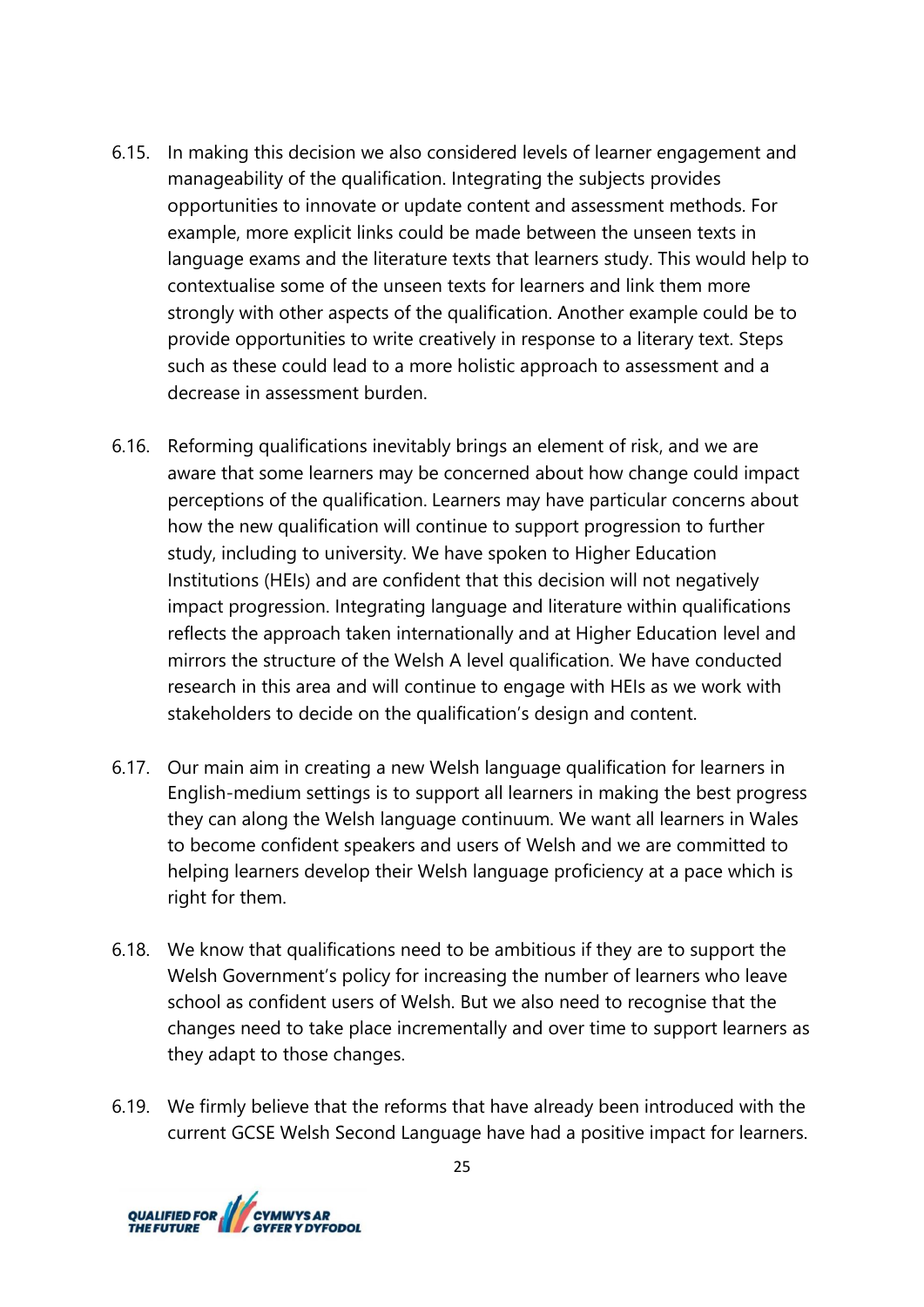The aim of our decision is to build on these improvements and to increase the challenge and expectations for learners in the fairest and most achievable way. Introducing a qualification that is too demanding too quickly could impact learner engagement and create an unfair sense of underachievement or failure.

- 6.20. By removing the concept and terminology of 'Welsh second language', we aim to encourage all learners to see themselves as Welsh speakers making progress in their Welsh language proficiency and continuing along the Welsh language continuum.
- 6.21. The additional qualification we are creating supports those learners who are making good progress in their study of the Welsh language in Englishmedium settings. The additional stretch and challenge will support these learners to progress more quickly along the Welsh language continuum while ensuring that the GCSE remains inclusive and accessible. This helps to ensure a fair and equal opportunity for all learners to achieve in Welsh.
- 6.22. The additional qualification will be designed to complement the learning that takes place within the GCSE. By focusing on authentic and engaging learning experiences, the aim is for more learners to see the value and relevance of Welsh outside of the classroom. This allows shared experiences between those in English-medium settings and those who have acquired Welsh through language immersion.
- 6.23. As it is ultimately schools that choose which qualifications to offer to learners, there is a risk that not all learners will benefit from the opportunity to study the additional qualification, particularly when it is first introduced. As we progress to the next stage in the reform process, we will work with stakeholders to raise awareness of the qualification and its value and relevance for both learners and teachers.

#### **Impact on teachers and schools**

6.24. We know that integrating language and literature is a significant change for some teachers. However, having assessed the impacts of this decision, the benefits, as outlined in this report, outweigh the disbenefits. For example, this decision allows schools to offer a broader choice of qualifications to learners, reflecting the ethos of a broad and balanced curriculum.

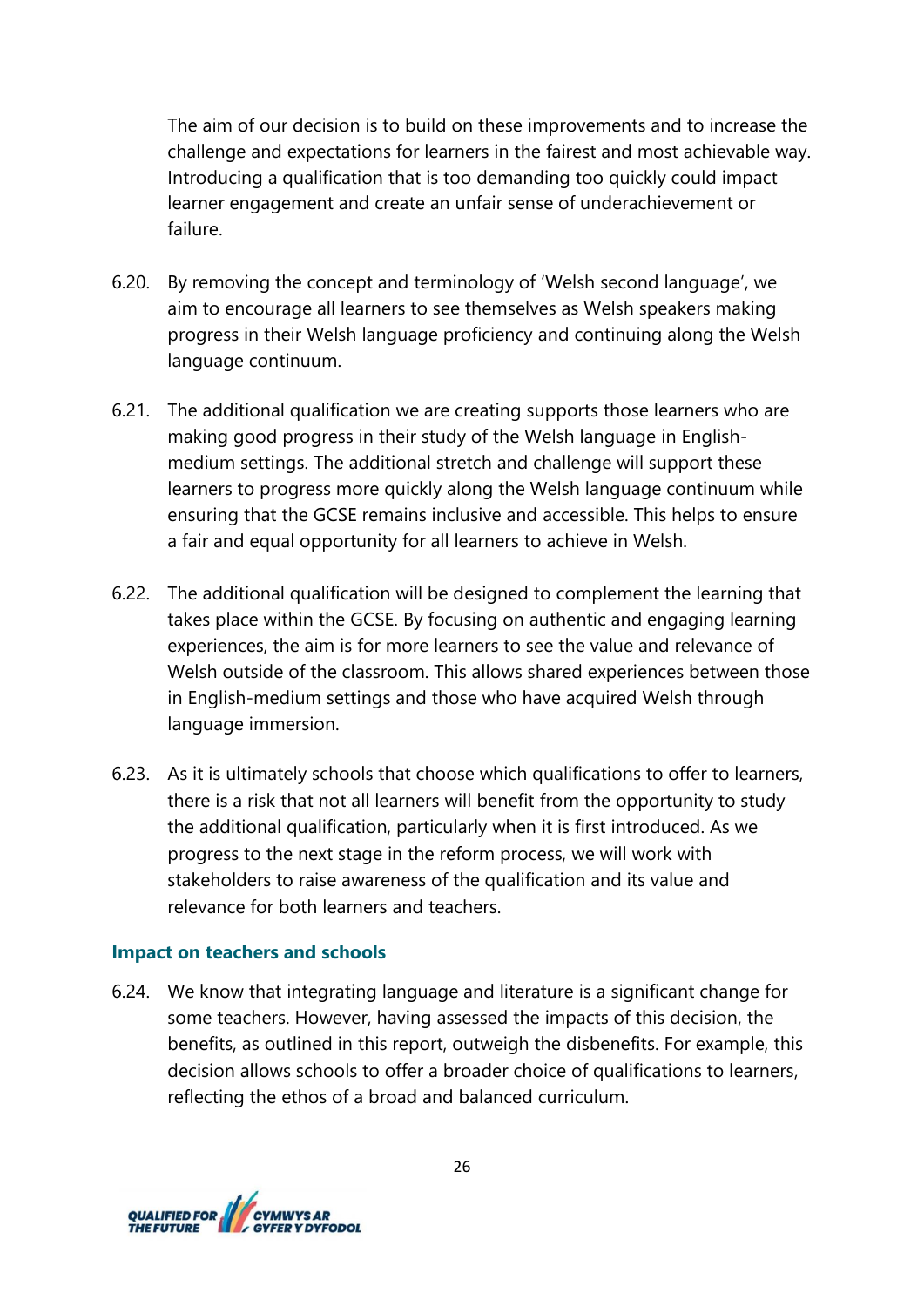- 6.25. In creating qualifications to align with the Curriculum for Wales' expectations for the Welsh language, our aim is to help affirm the status of Welsh as a subject in English-medium settings.
- 6.26. Building on the strengths and successes of recent reforms, we aim to continue to explore ways to make Welsh language qualifications relevant, enjoyable and engaging, thereby improving the experience of both learners and teachers.
- 6.27. We appreciate that some teachers may have concerns about how the additional qualification for learners in English-medium settings could be implemented in practice. As we progress to the next stage in the reform process, we will work with stakeholders to consider manageability. For example, we will work with teachers and WJEC to explore ways to focus on learner autonomy and independent study. We will also consider the role of digital resources and input from external bodies. In aligning the qualification to the main GCSE, our intention is to support teachers as they differentiate within the classroom.
- 6.28. We know that this is a complex and sensitive area of qualification reform. To support the successful implementation of the new Welsh language qualifications, strategies will be needed to effectively communicate the changes. As we move forward, we will work with a range of stakeholders to raise awareness about the purpose and value of the qualifications in order to instil certainty and confidence. This includes helping schools to see how the qualifications can contribute to meeting the Welsh Government's statutory requirements in relation to the Welsh language.

#### **Welsh Government**

- 6.29. In assessing the impact of our decisions, we have considered how the new Welsh language qualifications can contribute to a national approach aimed at increasing the number of Welsh speakers. As we move forward, we will continue to liaise with Welsh Government officials to ensure that our decisions reflect curriculum expectations and wider strategic aims.
- 6.30. The Welsh Government is working towards its long-term goals of establishing an internationally recognised Welsh language-reference framework such as the CEFR to support the Welsh language continuum. In deciding how the new qualifications will be designed and assessed, we will actively consider how

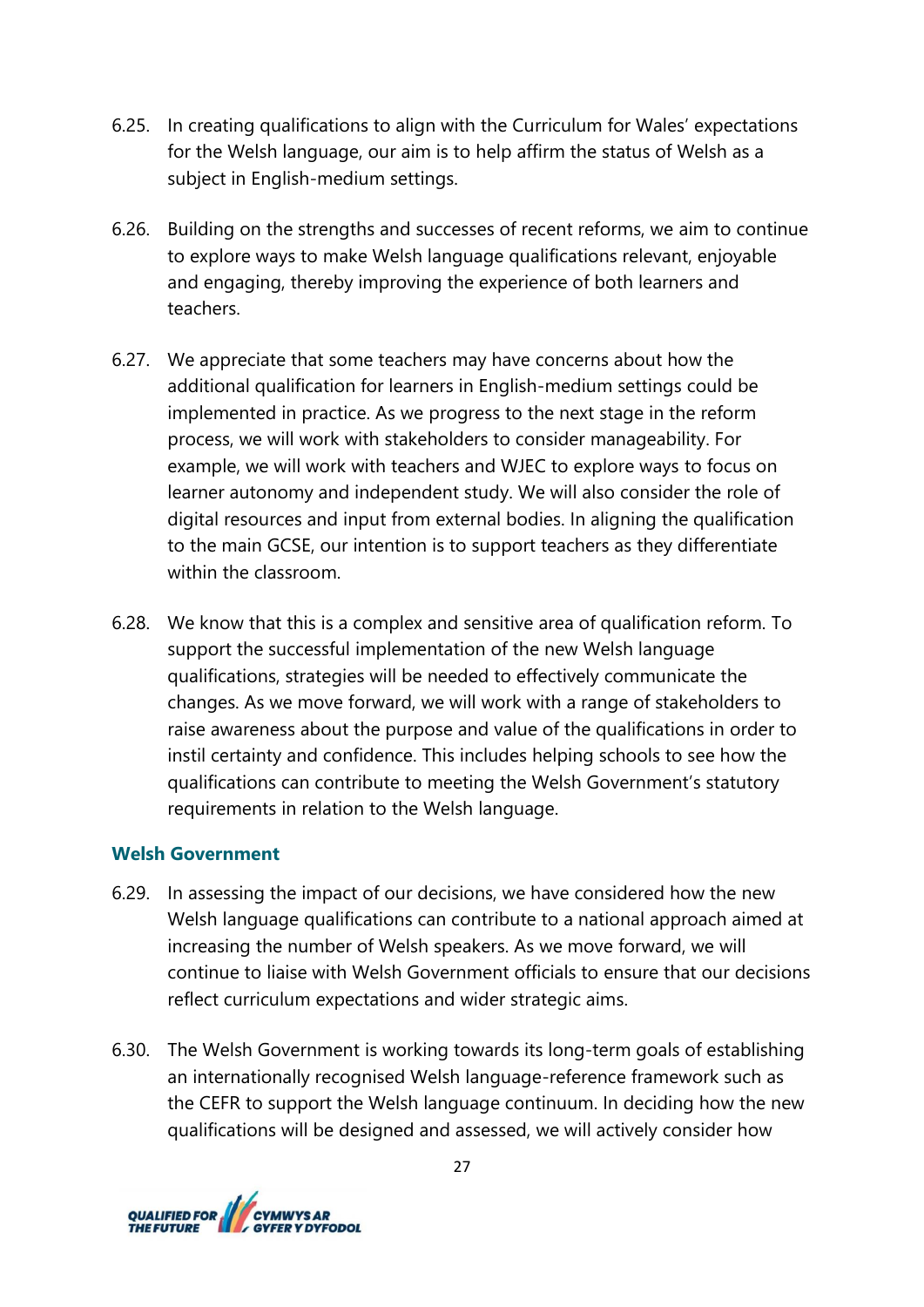they can align to the proposed Welsh language-reference framework. Our aim will be to encourage learners to see how their achievement relates to other language qualifications, including post-16 Welsh language qualifications to help with the transition to the world of work.

6.31. We believe the qualifications we will make available will reinforce the ambitions of the Curriculum for Wales in relation to the Welsh language. We will work with the Welsh Government to ensure that the changes are communicated effectively and that schools are prepared for implementing the changes.

### **Impact on WJEC**

- 6.32. We know that making changes to the Welsh language qualification offer may incur additional costs for the awarding body. We will work with WJEC to assess the impacts, including any potential increase in overall costs, as well as any benefits.
- 6.33. In our main Decisions Report we outlined the assessment we have done to date in relation to the impact of our proposed range of made-for-Wales GCSEs and other related qualifications. We believe that these should be viable and sustainable in the long term for WJEC to offer. This is because the fee income from high take-up in GCSE qualifications such as maths, science, English and Welsh should compensate for those qualifications which may attract a lower take-up. This has been confirmed by our initial cost benefit analysis which suggests that across all our proposals, the monetised costs are broadly cost neutral.
- 6.34. We recognise that introducing the new additional qualification brings a level of uncertainty for WJEC as uptake may be low in the initial stages. It will be for schools to decide whether to offer the new additional qualification or not. We will work with WJEC to carefully communicate the qualification's value and currency to learners and their teachers.

#### **Equalities Impact Assessment**

6.35. We have conducted an Equalities Impact Assessment to identify whether our decisions are likely to have any impact (positive or negative) or differing

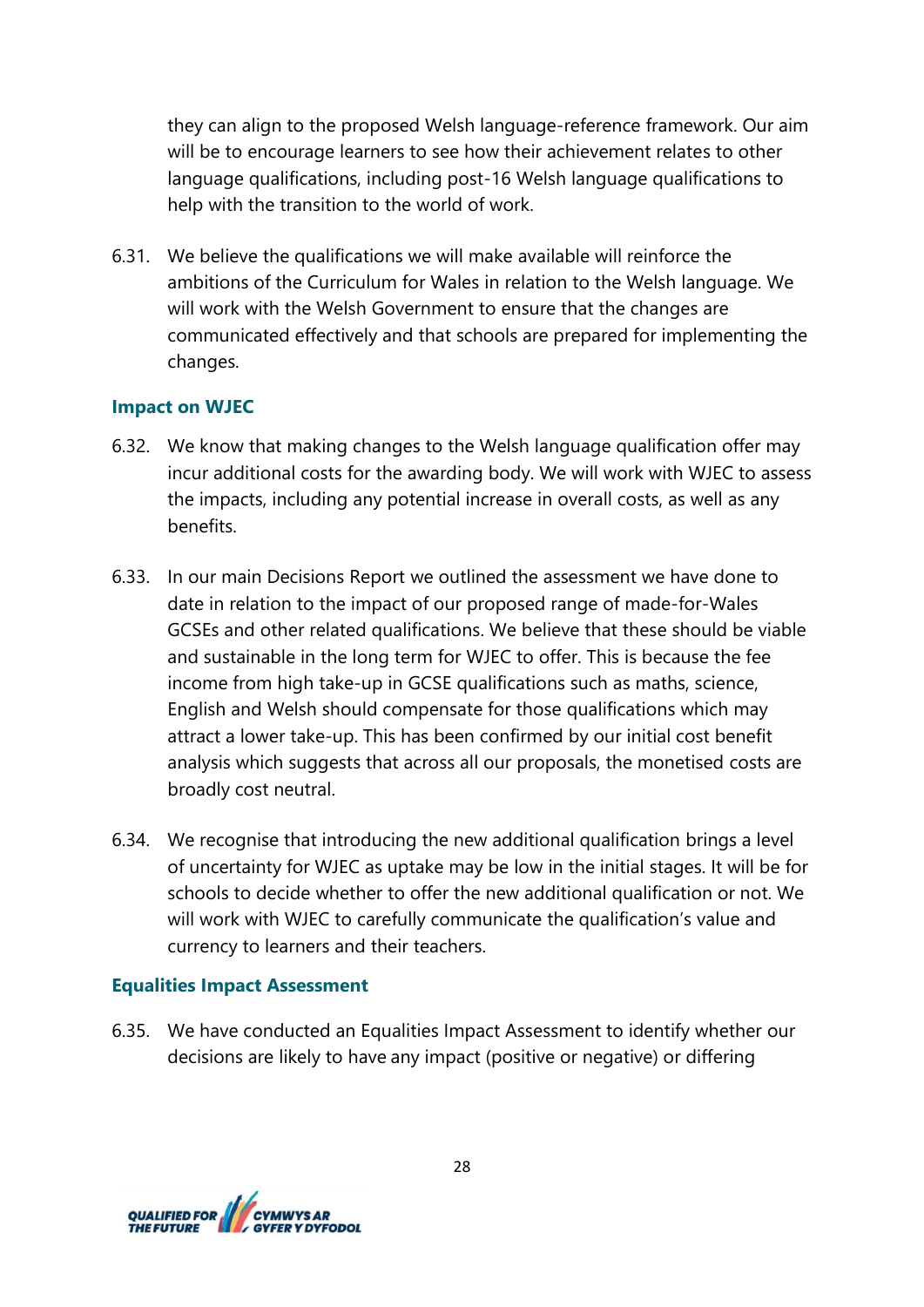effects on different groups who share one or more of the protected characteristics identified by the Equality Act (2010).<sup>7</sup>

- 6.36. Fairness is a core consideration in our work, and although we know that qualifications in themselves cannot address the inequalities or unfairness that exist in the education system or in society more widely, we are committed to doing all that we can to prevent them from adding disadvantage or exacerbating existing disadvantages.
- 6.37. In considering the set of Welsh language qualifications that should be available to learners in the future, we have been clear that we want all learners to have the best opportunities possible to progress along the Welsh language continuum at the pace which is right for them. We want all learners to feel confident as speakers and users of Welsh, from those with basic Welsh language skills to those with Welsh language proficiency. We believe that the set of qualifications we offer secures equal access and the appropriate level of demand and knowledge for all learning needs and interests.
- 6.38. In deciding to create a new integrated GCSE in Welsh for learners in Welshmedium and bilingual schools, we have considered the impact on learners from a range of ability levels to ensure that the decision does not unfairly affect any group of learners. Our intention is to ensure that all learners access all the statements of what matters until the age of 16, as set out in the Curriculum Guidance.
- 6.39. We know that learners across Wales have different experiences of learning Welsh, and this has informed our decision-making in relation to the qualifications that should be made available to learners in English-medium settings. We have considered the need to ensure that learners from different geographical backgrounds have the same opportunities to benefit from Welsh language qualifications. We have listened to concerns shared with us by stakeholders who live in regions where the number of Welsh speakers is relatively low, and we have explored ways to ensure that all learners can be supported to experience and use Welsh in authentic, real-life scenarios.

<sup>7</sup> [https://gov.wales/written-statement-equality-act-2010-statutory-duties-wales-regulations-2011-equality-act-](https://gov.wales/written-statement-equality-act-2010-statutory-duties-wales-regulations-2011-equality-act-2010)[2010](https://gov.wales/written-statement-equality-act-2010-statutory-duties-wales-regulations-2011-equality-act-2010)

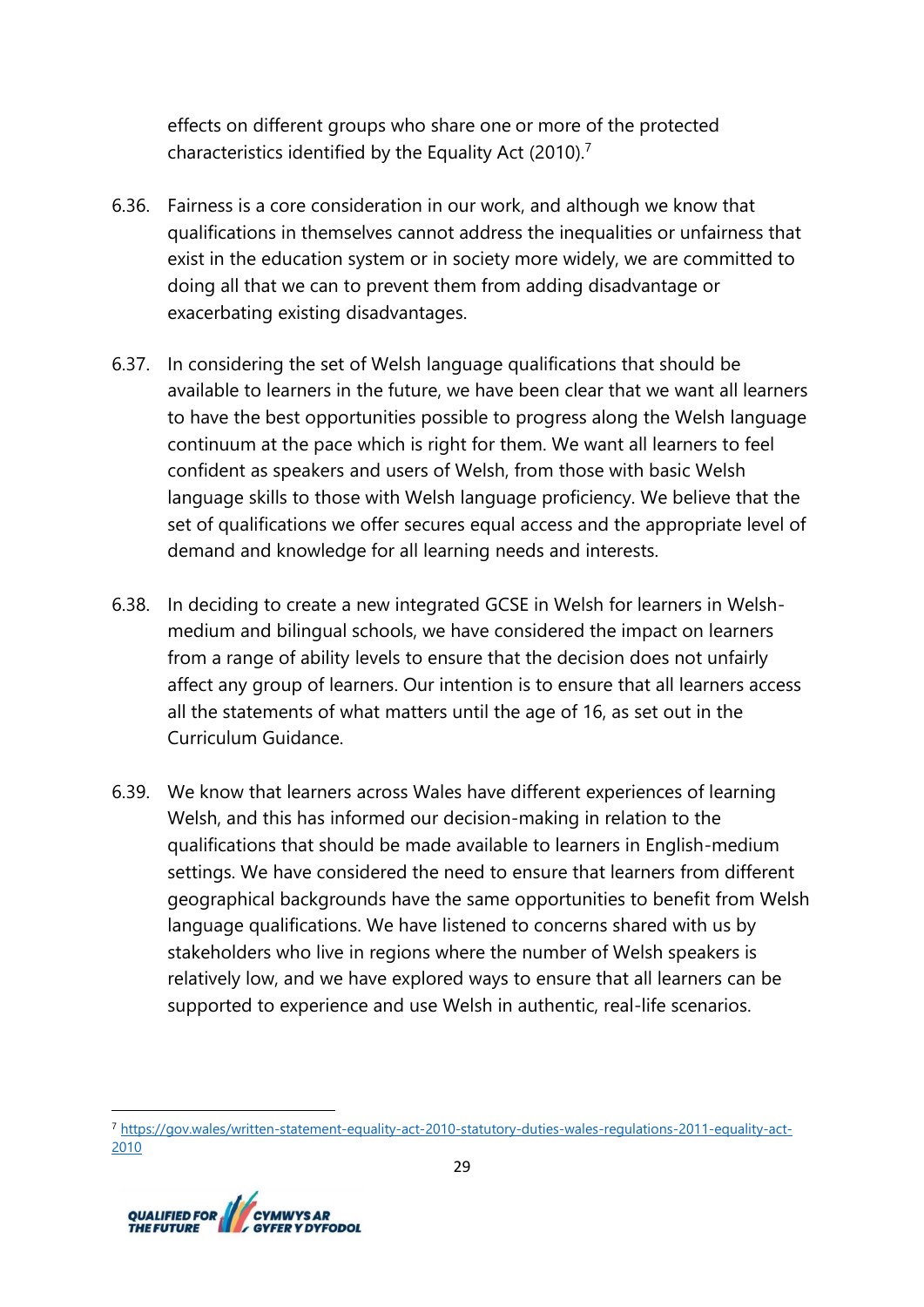- 6.40. As we progress to the next stage in the reform process, we will work will stakeholders to ensure that the design, content and assessment arrangements limit the barriers which learners may face due to geographical differences.
- 6.41. We believe that our decisions will have a positive impact on learners on the basis of their age, providing opportunities for them to progress further in their Welsh language skills by taking qualifications that are designed to be age appropriate.
- 6.42. While we have not found evidence to suggest that our decisions will impact on learners from certain socio-economic backgrounds, we will carry out further impact assessments as we work with stakeholders on the design of all the new Welsh language qualifications and consider the impact of any decisions relating to their design on these groups and as part of our future monitoring of the qualifications.
- 6.43. We are not currently subject to the Well-being of Future Generations (Wales) Act 2015 (FG Act) $<sup>8</sup>$ , but we consider how our role supports its purpose, and</sup> how its requirements are compatible with how we work. As such, we have voluntarily chosen to adopt its provisions to underpin how we deliver our functions, and have therefore set our own well-being objectives, incorporating these onto our Regulatory Framework and Approach.
- 6.44. We have therefore considered the impacts of our decisions on the well-being of future generations, in line with the Act's five ways of working and its seven well-being goals. Our decisions for Welsh language qualifications reflect our commitment to a Wales of vibrant culture and thriving Welsh language, and to helping learners feel confident in contributing to this goal. In adopting our regulatory approach, we have sought to work collaboratively with the Welsh Government and others to clarify our long-term aims and ambitions. These priorities will help shape our work as we progress to the next stage in the reform process.
- 6.45. In preparation for engaging with stakeholders during the next phase of our work, we will adopt a consistent approach to the other GCSE and related made-for-Wales qualifications we are reforming. We have produced a series of papers exploring our design and assessment priorities. This series includes

<sup>8</sup> <https://www.futuregenerations.wales/about-us/future-generations-act/>

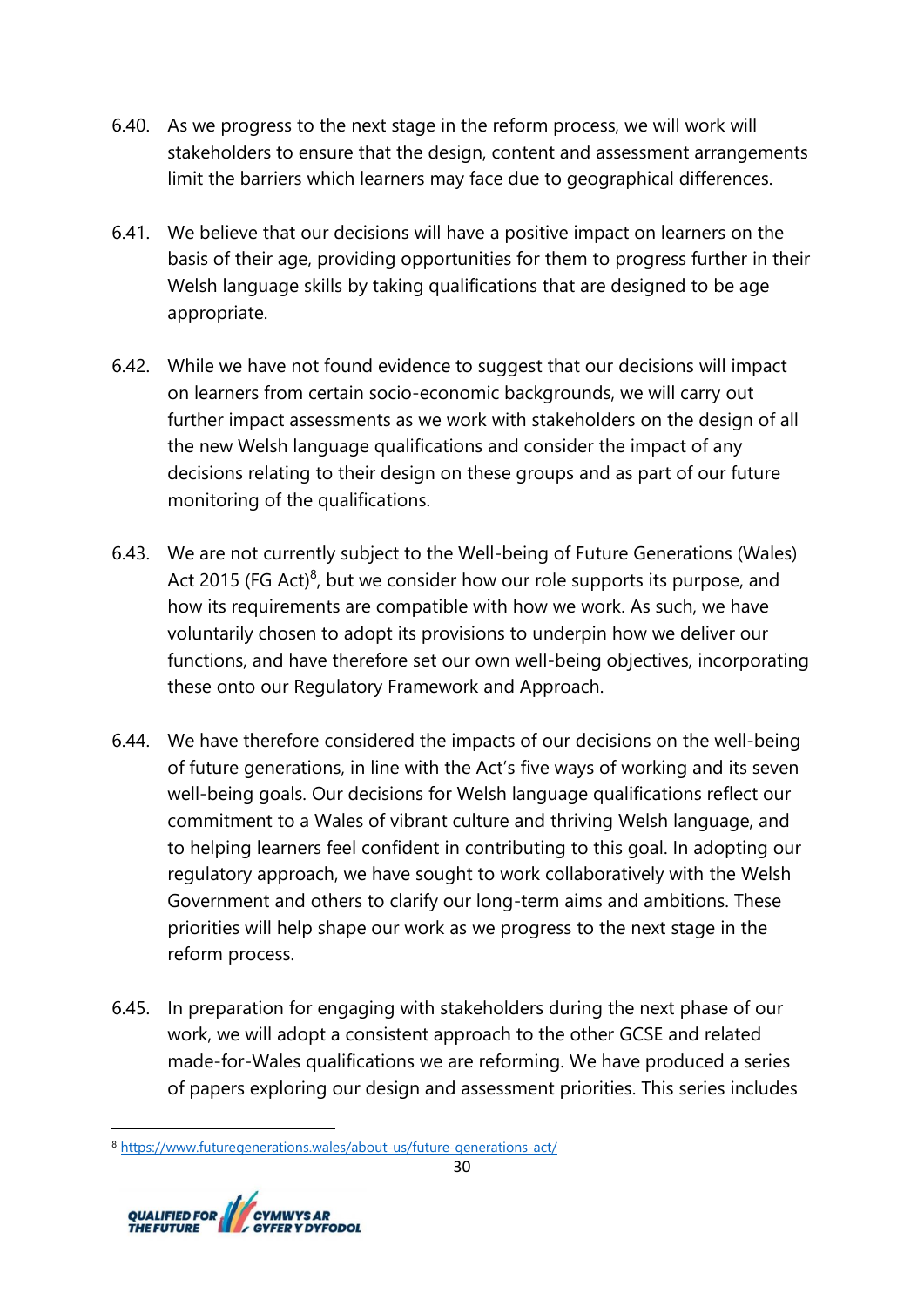a paper covering matters relating to equalities, accessibility, inclusivity, diversity and future generations and how they should be incorporated into the development of future qualifications. With that in mind, we are committed to having an open, collaborative and co-construction approach when developing Welsh language qualifications. This includes engaging with representative groups.

6.46. We believe that our proposals for the design of the qualification will have a positive impact on all learners. At this stage, we have not identified any negative impacts on persons who share protected characteristics.

#### **Welsh Language Impact Assessment**

- 6.47. Throughout this document, we have provided a rationale for our decisions in relation to future Welsh language qualifications which includes the outcomes of our assessment of the impacts on the Welsh language.
- 6.48. We have been clear on our commitment to support the Welsh Government's policy of establishing a Welsh language continuum, as well as wider strategic aims in relation to the Welsh language.
- 6.49. In reaching our decisions, we fully considered all the options available to us in line with the Welsh Government's current policy intentions. We will continue to assess the potential impacts of our decisions on the opportunities for persons to use the Welsh language and treat the Welsh language no less favourably than the English language as we progress to the next stage of our work.